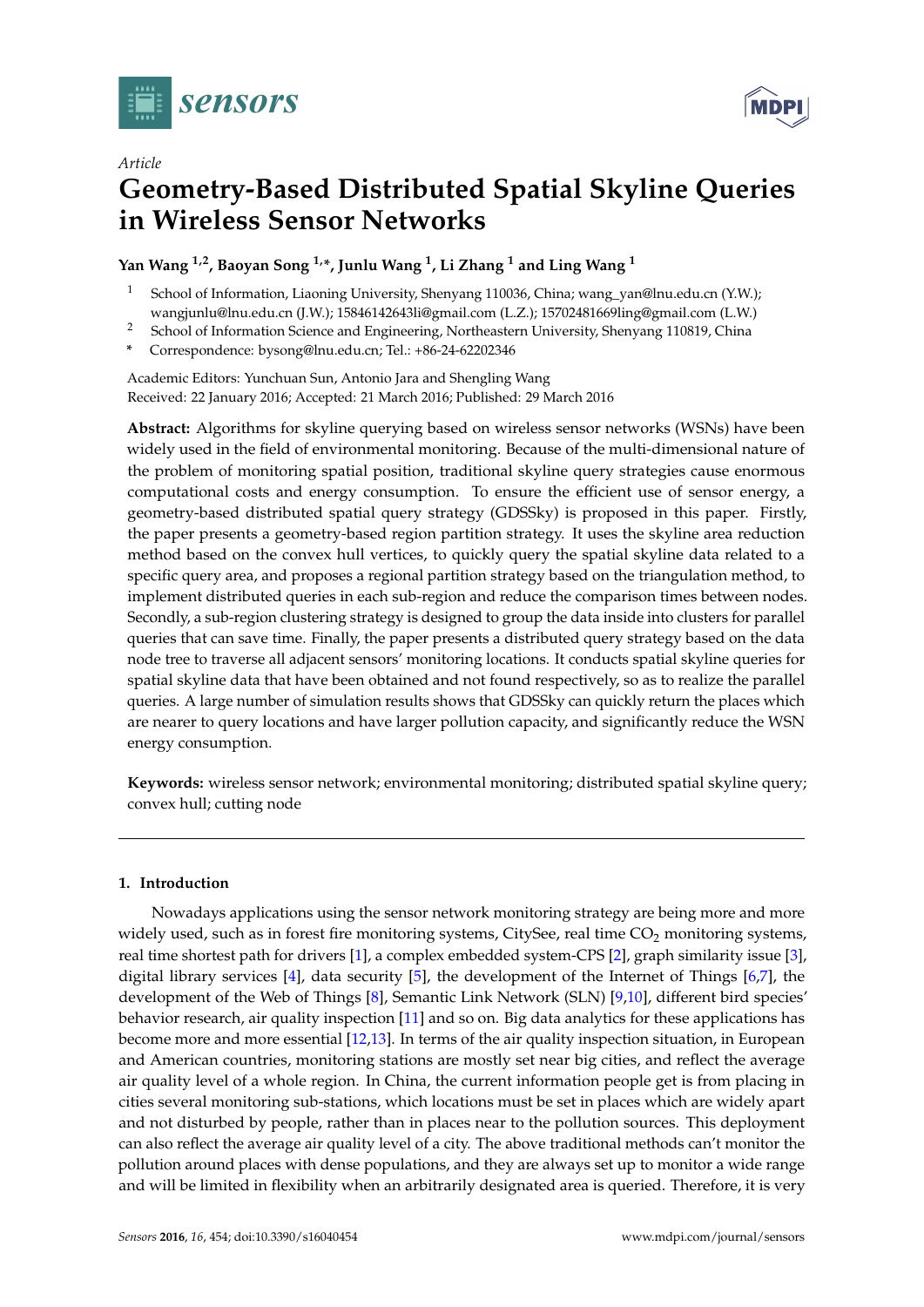necessary to apply the spatial skyline query method in wireless sensor networks used for air quality monitoring [\[14](#page-19-13)[–16\]](#page-20-0).

As traditional monitoring strategies can only monitor the average situation of a large area and have limited flexibility for any small range, this paper proposes a skyline query method for sensor networks. Considering that environmental monitoring involves more spatial attributes, and often incurs a lot of computational cost for general skyline queries, we propose the geometry-based distributed spatial skyline query method in wireless sensor networks (GDSSky). The strategy can quickly find the locations which are near to the query places and have higher pollution potential, and it also can reduce the energy cost.

The paper is an extension of our previous work Geometry-Based Spatial Skyline Query in Wireless Sensor Networks [\[17\]](#page-20-1). It adds a more detailed description, new experiments and a new distributed parallel strategy and query strategy. The major contributions of this paper are as follows:

- We design the cut of skyline region based on convex hull vertices method, which can cut out a lot of the non-skyline region by the rectangular B strategy and reduce the comparison times between nodes and improve the efficiency.
- ' We propose a distributed query method based on the data node tree concept to traverse all the neighbor sensor monitoring regions, and enter them into the queue according to the distance by the monotone function, so it can implement the execution in parallel.
- ' We design a clustering strategy for the parallel execution of general skyline queries on the non-spatial attributes of the spatial skyline, and conduct the spatial skyline query on the remaining spatial skyline points which are still not found by the tree method at the same time, so we can implement a distributed execution between different sub-regions.
- We propose the concepts of cuts among sub-regions and cuts in sub-regions for the collection. This can reduce the data transmissions in the network and reduce the sensor energy cost.

The rest of the paper is organized as follows: Section [2](#page-1-0) discusses the related work. Section [3](#page-3-0) describes geometry-based spatial skyline queries. Section [4](#page-8-0) describes the geometry-based distributed spatial skyline query algorithm. Section [5](#page-15-0) discusses the experiments and the performance analysis. Finally, Section [6](#page-18-0) concludes this paper with the future work.

#### <span id="page-1-0"></span>**2. Related Work**

#### *2.1. The Non-Spatial Skyline Query Method*

For the skyline query in the sensor network, the most common method is the cut method based on a filter [\[18](#page-20-2)[–23\]](#page-20-3). Y Kwon *et al.* [\[18\]](#page-20-2) set down the initial filter from the root node and updates each node constantly; the strongest cut filter is produced in the leaf node and returned with the query results. In [\[19\]](#page-20-4), a multidimensional filter is acquired by calculation to improve the cut efficiency of the overall wireless communication between sensor nodes. In another approach [\[20\]](#page-20-5) a local or global filter is set up at the sensor nodes to restrain unnecessary data transmissions, however, the global filter has some limitations in a large-scale sensor network, as these methods will result in large amounts of transmission consumption in the data recovery process, and cost a lot of storage and transmission costs when calculating the filter. In [\[21\]](#page-20-6), the authors use a global and local optimization strategy to implement skyline queries for more dimensions, and it associates the sub-space skyline with the parent spatial skyline, but it must merge the sub-space skyline queries into the existing expanded parent spatial skyline query. Undoubtedly this has a computational cost. G Wang *et al.* [\[22\]](#page-20-7) continuous fragmented skylines over distributed streams which constitute a distributed skyline query method based on streams are presented. A complex skyline monitoring function on the distributed fragmented objects, and a model of the fragments of the object are proposed. B Chen *et al.* [\[23\]](#page-20-3) face the problem of curse of dimensionality and proposes to acquire truly controlled and characteristic results to select the most interesting objects from among all the skyline objects.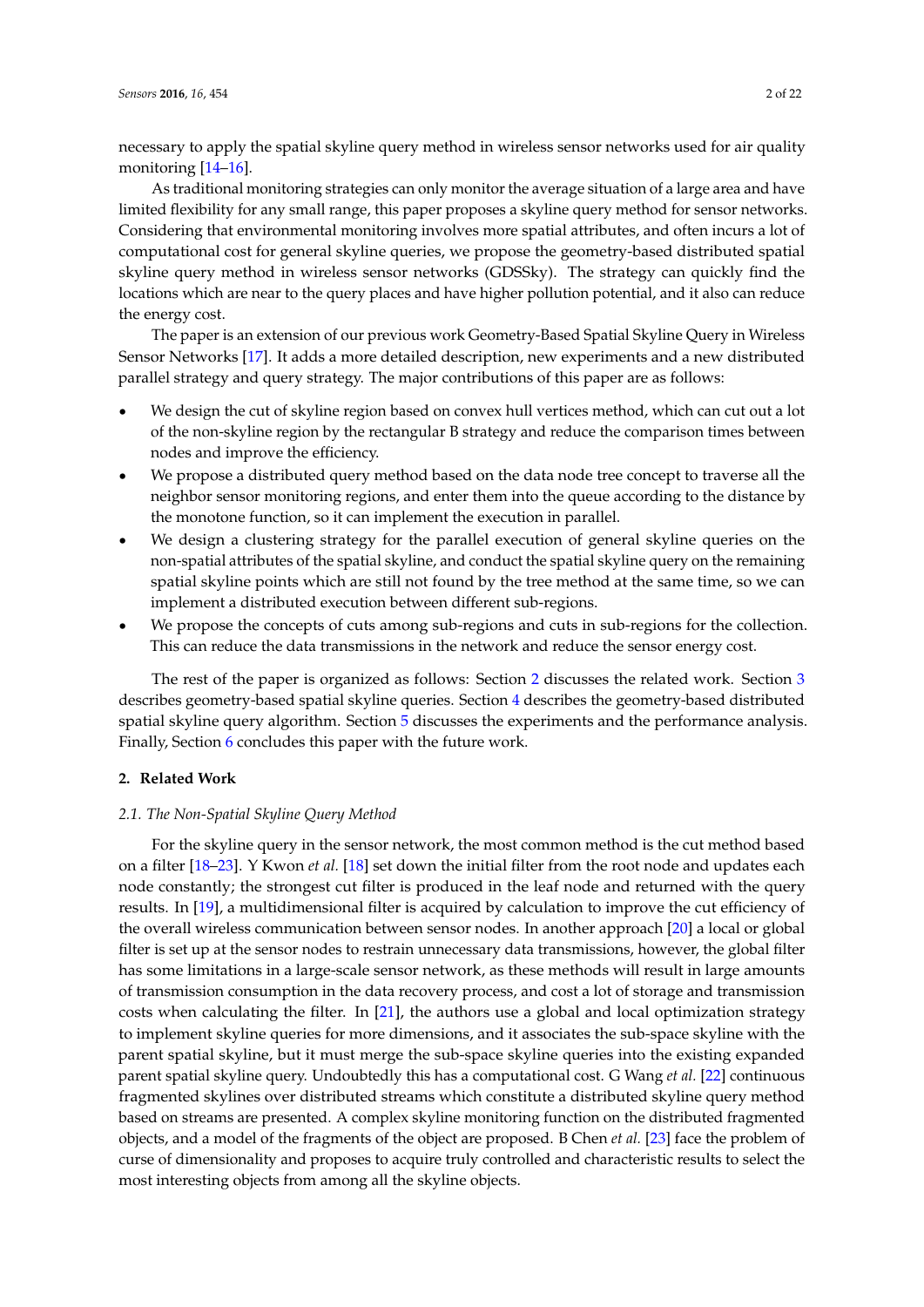Therefore, in these kinds of strategies, the dominant compare counts and computational cost *Sensors* **2016**, *16*, 454 3 of 21 will increase. The tuple is too long, so the transmission and energy consumption between data will increase. The data nodes may be obtained from severely polluted areas but far from locations crowded with people. However, these nodes are not the geographic locations people really care about.

## 2.2. Spatial Skyline Query Method

Unlike no-spatial skyline queries, the spatial skyline query strategy includes two concepts: the spatial dominance relation and the spatial skyline. *2.2. Spatial Skyline Query Method* 

#### • The spatial dominance relation

A data node set  $P = \{p1, p2,..., pn\}$  representing the sensor nodes includes some points in 2-dimensional space. Among them, the function of the sensor node is sensing data, transforming data and participating in the skyline query. The query node set  $Q = \{q1,...,qn\}$  shown as the residential areas in Figure [1](#page-2-0) includes some points in 2-dimensional space. D(pi, qj) is the distance in 2-dimensional space. The node dominance relation is shown in Figure [1.](#page-2-0) Among them, rectangle B is the minimum rectangle boundary MBR. In the query process, B updates constantly,  $B_{-}$  {new} = B $\cap$ MBR (SR (p, Q)). The interior of B contains all the candidate nodes. Nodes outside B are the dominated ones, so there is no judgment of dominance relation to those.  $R$  and  $R$  is contains all the candidate hours. Nodes outside  $B$  are the dominated ones, so the

<span id="page-2-0"></span>

**Figure 1.** The dominance relation between nodes. **Figure 1.** The dominance relation between nodes.

 $A = \frac{1}{2}$  shown in the figure, given a 2-dimensional query node set  $\frac{1}{2}$ As shown in the figure, given a 2-dimensional query node set  $Q = \{q1, ..., qn\}$  and two sensor *Definition 1*: A point p spatially dominates a point p' with respect to Q if and only if D (p, qi) ≤ D nodes p, p', the space dominance relation is defined as follows:

*Definition 1*: A point p spatially dominates a point p' with respect to Q if and only if D (p, qi)  $\leq$  D  $(p', q)$  for every  $qi \in Q$ , and  $D (p, qj) < D(p', qj)$  for some  $qj \in Q$ .

 $\bullet$  The spatial skyline **of above dominance relations**, we can find the data nodes that are *The spatial skyline* 

By the comparison between the above dominance relations, we can find the data nodes that are part of the spatial skyline. Given the data node set  $P = \{p1, p2, ..., pn\}$  and the query node set  $Q = \{q1,..., qn\}$ , the definition is as follows:

*Definition 2*: A point  $p \in P$  is a spatial skyline point with respect to Q if and only if p is not spatially dominated by any other point of P. The node p is a spatial skyline with respect to Q, denoted as  $p \in S(Q)$ . This way we get the formal description of Equation (1) shown as follows:

$$
p \in S(Q) \Leftrightarrow \forall p' \in P, \ p' \neq p \text{ and } p' \notin S(Q), \exists qi \in Q, \text{so that } D(p, qi) \le D(p', qi)
$$
\n(1)

In [24–28], the authors describe the existing spatial skyline query methods. These methods are always applied in skyline queries with respect to the query nodes. In [\[24](#page-20-8)[,25\]](#page-20-10), the authors propose an algorithm for transmitting all the other data node information to one node in which the dominance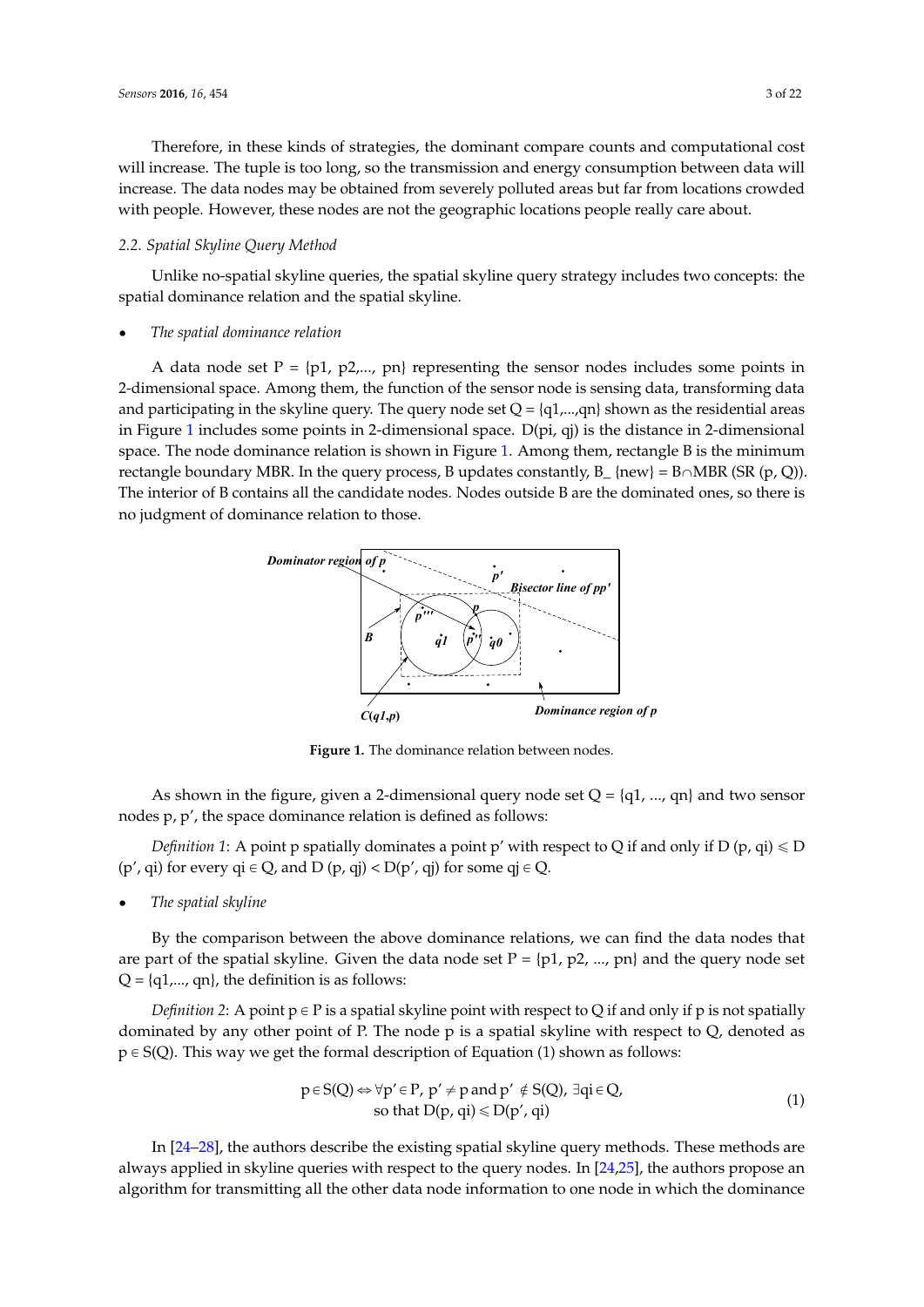relations with the existing skyline nodes is judged. This method will affect the correctness of the overall result once the local networks experience problems, and bring about high transmission costs and low *Sensors* **2016**, *16*, 454 4 of 21 efficiency. S Yoon *et al.* [\[26\]](#page-20-11) propose dividing the query space into several triangle regions by using a triangulation method and conducting the skyline query in each sub-region. However, the arbitrary triangle area must to wait for the local skyline result from the clockwise neighbor triangle area and cannot query in parallel, so it has low efficiency. In [\[27\]](#page-20-12), there is a range-based skyline query which uses the I-SKY and N-SKY index methods to consider the spatial and non-spatial attributes of the objects at the same time. W Son *et al.* [\[28\]](#page-20-9) solve the problem of computing the top-k Manhattan spatial skyline query by using the monotonic function. It computes the top-k skyline points in near linear time. The above spatial skyline query methods can only find the regions which have more influence to the query region on the spatial position, but can't find the environmental pollution overview of the query region.  $\frac{1}{2}$  for the local skyline result for the local skyling result from the clockwise neighbor triangle subset is  $\frac{1}{2}$  $\alpha$  more influence to the spatial position, but can but can but can but can but can but can but can but can but can but can but can but can but can but can but can but can but can but can but can but can but can but can

#### <span id="page-3-0"></span>**3. Geometry-Based Spatial Skyline Queries**

In order to reduce the time for comparing between data, a region partition strategy based on geometry according to the sensor nodes deployed at different locations is proposed in this paper. The attributes detected by the sensors include the spatial attributes (*i.e.*, the distance to each query node) and non-spatial attributes (such as PM<sub>2.5</sub> or SO<sub>2</sub> concentration in the air), thus, the paper presents a and non-spatial attributes (such as PM2.5 or SO2 concentration in the air), thus, the paper presents a<br>geometry-based spatial skyline query method to quickly query a part of the geographical positions with greater domination ability in spatial distance, then calculate the maximum query boundary formed by query nodes. It proposes a method of cutting the skyline area based on the convex hull vertices, which can quickly find these data node sets near to crowded places in the spatial attribute. **3. Geometry-Based Spatial Skyline Queries**  presents a geometry-based spatial skyline query method to query query a part of the geographical position

#### *3.1. Regional Division Based on Sensor Deployment* spatial attribute.

As shown in Figure [2,](#page-3-1) users do not prefer to select one attribute and judge synthetically according to the multiple attribute values. To query the sensor nodes which are closer to the residential areas and where the air pollution level is higher are the skylines we are looking for, so this paper firstly proposes a method for cutting of skyline region based on convex hull vertices to find the data node set closer to the query nodes. The method can quickly return the spatial locations of the above problem which are near to all the crowded regions in the special query range, that is, the nodes having more crowd influence. Then, we further propose a distributed query method based on the data node tree to directly query the non-spatial attributes, such as the values of  $CO<sub>2</sub>$ ,  $SO<sub>2</sub>$ ,  $PM<sub>2.5</sub>$  to get the places which are seriously polluted. Above all, we can obtain a source pollution overview which is near to the crowed places by the method of geometry-based distributed spatial skyline queries in wireless sensor networks we propose. the data non-spatial attributes, such as the values of  $C_2$ ,  $C_2$ ,  $P_{12,5}$  to get the particle

<span id="page-3-1"></span>

**Figure 2.** The overview diagram of the city residential area**. Figure 2.** The overview diagram of the city residential area.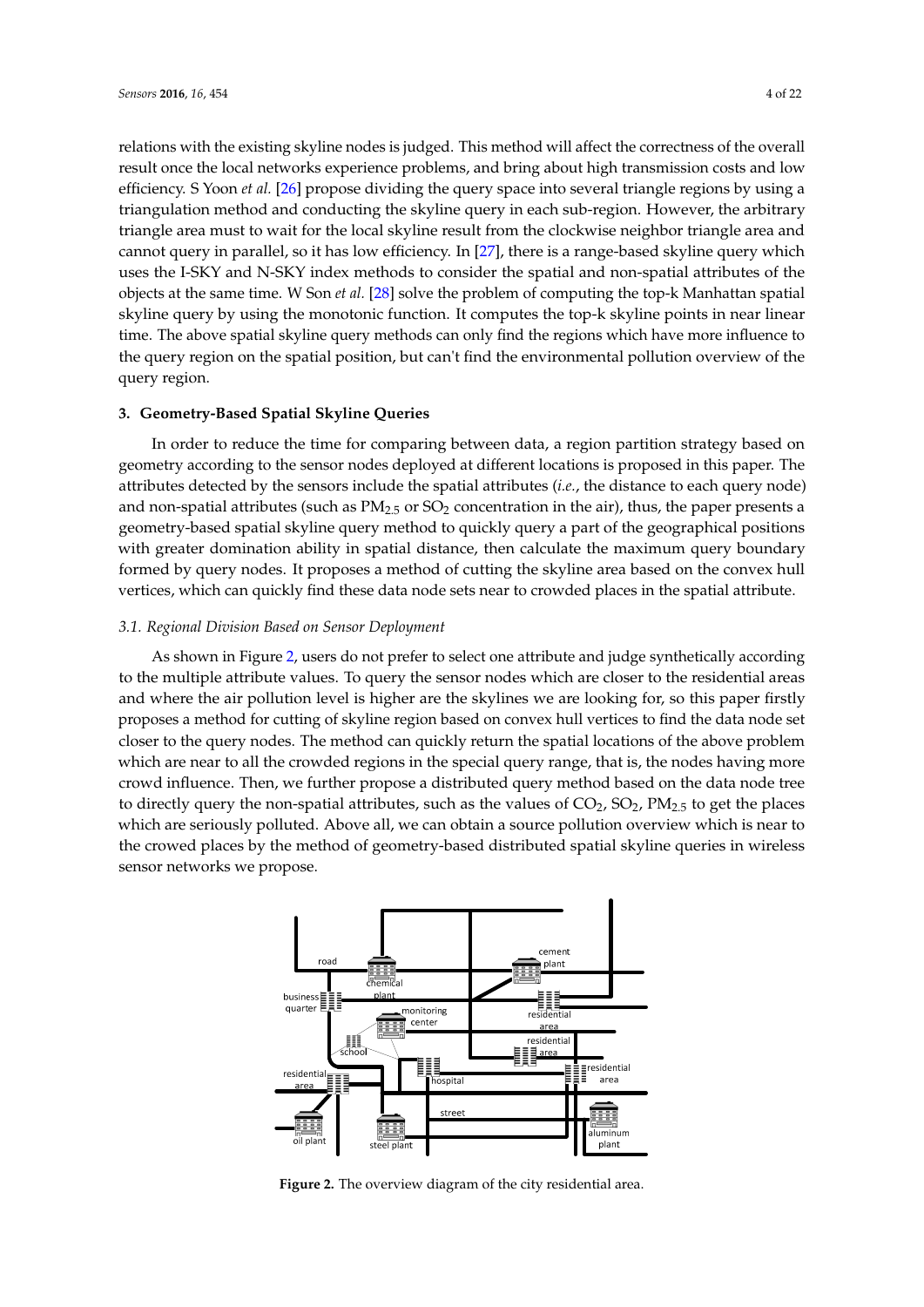### 3.1.1. Voronoi Diagram *Sensors* **2016**, *16*, 454 5 of 21

<span id="page-4-0"></span>This paper uses the Voronoi diagram method to divide the spatial region. This method is an efficient geometric partitioning method. Among each sub-region we can judge the dominance relationships between them. As shown in Figure [3,](#page-4-0) the Voronoi diagram of set P in two-dimensional relationships between them. To shown in Figure 3, the Voronoi diagram of set P in two-dimensional point)<br>space divides the space into several regions. For all the points x (where x is a 2-dimensional point) contained in the corresponding region to  $p$  ( $p \in P$ ) V ( $p$ ), we can get the formal description given in  $Equation (2)$  as follows: re divides the space into several regions. For all the points x (where x is a 2-dimensional point) in Figure 3, the Voronomia of set P in two-dimensional points of  $\Gamma$ This paper uses the This promettic partitioning method. This is called the volume that plage the dominal  $\mu$  ionships between them. As shown in Figure 5, the volution diagram of set F in two-dimension

$$
\forall p' \in P \text{ and } p' \neq P \Rightarrow D(x, p) \le D(x, p') \tag{2}
$$



Voronoi neighbor of p

**Figure 3.** Voronoi diagram. **Figure 3.** Voronoi diagram. **Figure 3.** Voronoi diagram.

# 3.1.2. Delaunay Graph 3.1.2. Delaunay Graph 3.1.2. Delaunay Graph

<span id="page-4-1"></span>The Delaunay graph is the Voronoi diagram of a dual graph, used to traverse the adjacent The Delaunay graph is the Voronoi diagram of a dual graph, used to traverse the adjacent Voronoi cell. Figure 4 shows the Delaunay graph corresponding [to](#page-4-0) Figure 3. In a graph G (V, E), V refers to the vertices, E refers to the set of edges. We set  $V = P$ , for any two points p, p' of V, if and only if p is the Voronoi neighbor of p' in the Voronoi diagram of P, there will be a connection edge of the two points in G. We say graph G is P's Delaunay graph [\[29\]](#page-20-13). Any Delaunay graph of a point set is a planar graph, and it is connected.



**Figure 4.** Delaunay graph. **Figure 4.** Delaunay graph.

#### $\mathcal{F}$  region division method 3.1.3. The Region Division Method 3.1.3. The Region Division Method

Figure 5 is the local map, which contains eight data nodes in the local query region. For example, as a node p1 and its Voronoi cell  $V(p1)$ , we respectively connect the point p1 with its adjacent nodes in  $t_{\text{total}}$  and no response car r  $(\gamma_1)$ , we respectively connect the point  $\rho_1$  with no adjacent nodes  $\mathbf{b}$  is that is, the bold line polygon in the figure). This polygon is the  $\mathbf{c}$  matrix of the  $\mathbf{c}$  matrix of the  $\mathbf{c}$  matrix of the V (p1) of the V (p1) of the V (p1) of the V (p1) of the V (p1) of the V (  $\frac{11!}{1!}$  and any location is represented by the property  $\frac{1}{1!}$  can represent all of  $\frac{1}{1!}$  can represent all of  $\frac{1}{1!}$ the graph, which are p2, p3 and p4, p5 and p6. For the above five lines, we draw the corresponding perpendicular bisectors, to constitute a polygon made up of these perpendicular bisectors (that is, the bold line polygon in the figure). This polygon is the Voronoi cell V (p1) of the node p1, and any location is represented by the p1, that is to say P1 can represent all of geographic information in the V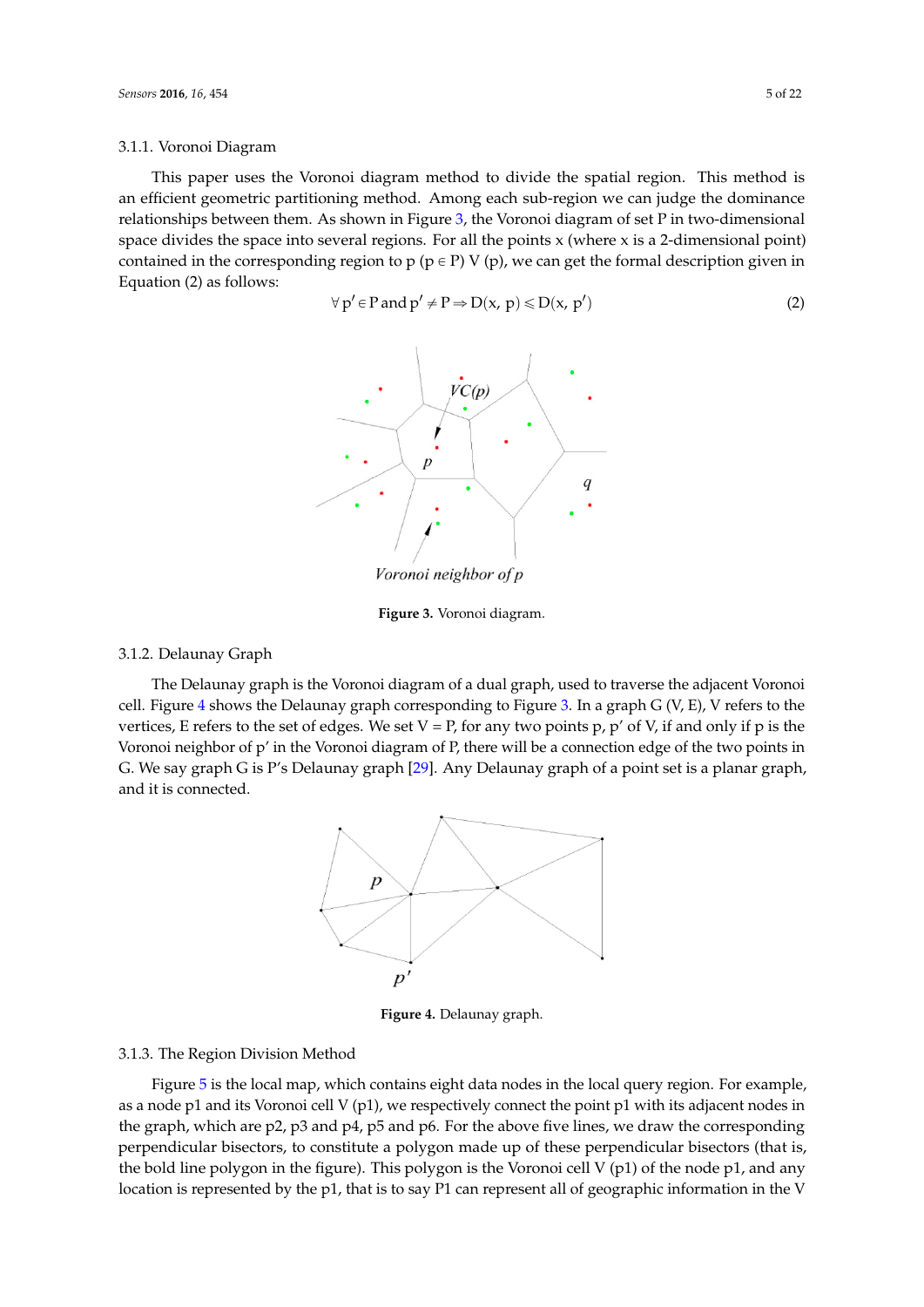<span id="page-5-0"></span>(p1). In this way data nodes that users want to query and are close to all query nodes, can be judged by the dominance relationship of these data nodes like  $p1$  to gain. This is also an important factor behind the dominance relationship of these data nodes like p1 to gain. This is also an important factor behind<br>why we use the spatial skyline query method based on the geometry in this paper. With this method we can quickly and accurately cut dominated data nodes and query those required data nodes that are the query points close to all query nodes. As shown in the figure,  $V$  (p3) of the point p3 has the same the query points close to all query nodes. As shown in the figure, V (p3) of the point p3 has the same formation process as  $V(p1)$  of p3, similarly, all other data nodes in this figure can construct their own Voronoi cells this way, so this will form all data nodes' Voronoi diagram in the whole query region. diagram in the whole query region. diagram in the whole query region.



**Figure 5.** Regional division based on the Voronoi diagram. **Figure 5.** Regional division based on the Voronoi diagram. **Figure 5.** Regional division based on the Voronoi diagram.

Figur[e 6](#page-5-1) is the abstract graph of Figur[e 5](#page-5-0) after regional division based on the Voronoi diagram. The solid dots represent the sensors in the figure, we call the data nodes, and hollow points represent residential areas, called the query nodes. Through the regional division strategy based on the Voronoi diagram, we can quickly judge the positional relationship between a Voronoi cell and the query point, and thus to obtain the spatial skyline fast.

<span id="page-5-1"></span>

**Figure 6.** The abstract figure after query division. **Figure 6.** The abstract figure after query division. **Figure 6.** The abstract figure after query division.

## *3.2. Cutting of Skyline Regions Based on Convex Hull Vertices 3.2. Cutting of Skyline Regions Based on Convex Hull Vertices 3.2. Cutting of Skyline Regions Based on Convex Hull Vertices*

In order to improve the spatial skyline query process and accelerate the cutting process of the non-spatial skyline, we propose a reduction method which based on the convex hull vertices of the non-spatial skyline, we propose a reduction method which based on the convex hull vertices of the non-spatial skyline, we propose a reduction method which based on the convex hull vertices of the<br>contour region in this paper. It uses the geometry knowledge, by judging whether the data nodes and the convex hull vertices form the largest location relationship between the convex polygons, to and the convex hull vertices form the largest location relationship between the convex polygons, to and the convex hull vertices form the largest location relationship between the convex polygons, to<br>complete partial data queries of the spatial skyline, and thus query the partial spatial skyline data which meets the demand of users. which meets the demand of users. which meets the demand of users.

## 3.2.1. Convex Hull 3.2.1. Convex Hull 3.2.1. Convex Hull

The query node set on the left side of Fig[ur](#page-5-1)e  $6$  is denoted as  $Q$  and we extract all the hollow points, as shown in [Fi](#page-6-0)gure 7. The convex hull (denoted as CH) of set Q in 2-dimensional space is the sole smallest convex polyhedron (it is a convex polygon when in the 2-dimensional space), the convex hull contains all points in Q. Each point of the non-convex points does not affect the shape of CH(Q). The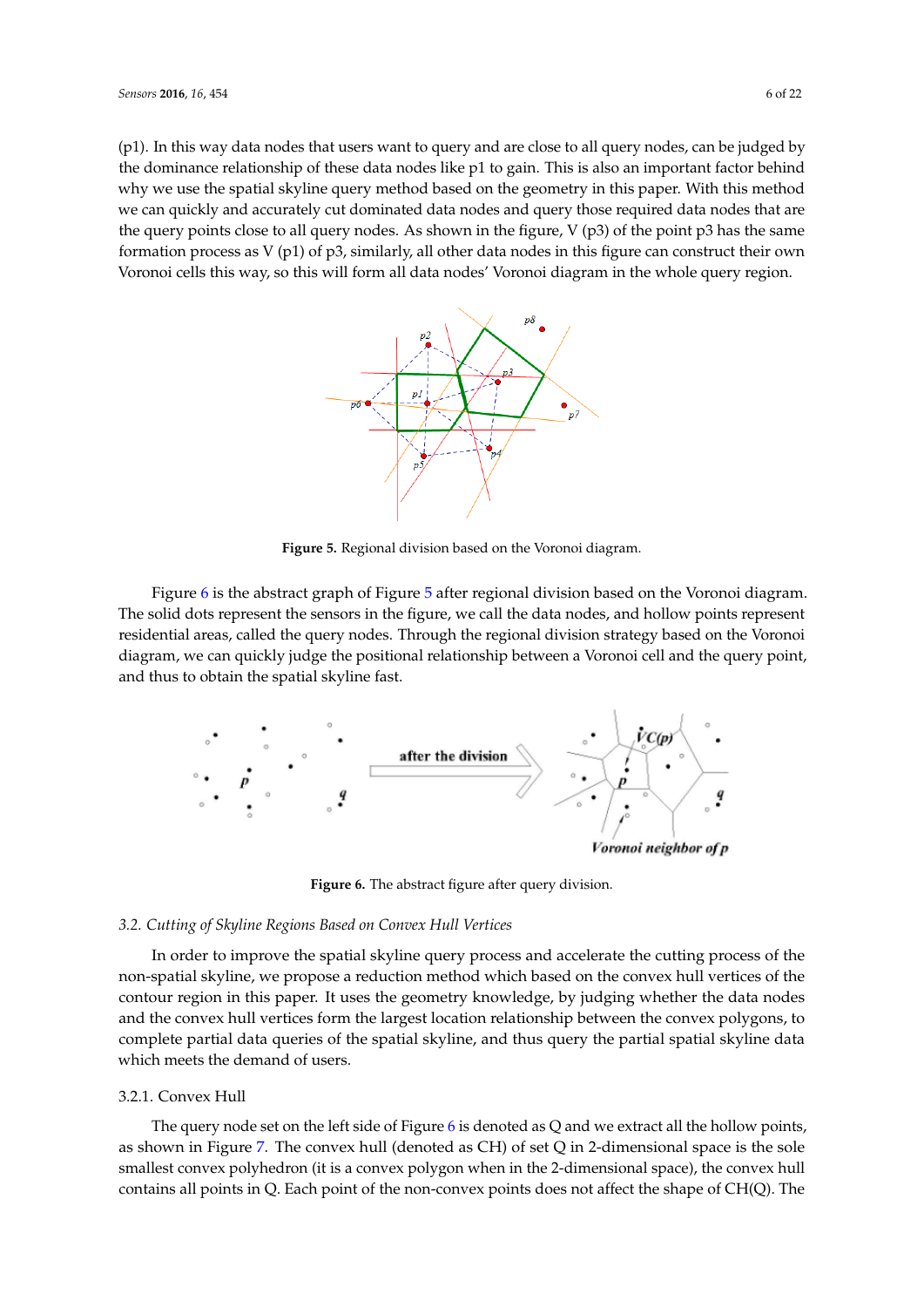symbols used are as follows: the query node set is Q, the query node is denoted as q, the data node set is denoted as P, the data node is denoted as p. If a data point is the closest node from a convex hull query vertex, then it is denoted as  $p = NN(q)$  [22], and if a data point is inside the co[nvex](#page-20-7) hull, then it is denoted as  $p \in CH(Q)$ , the convex hull query vertex in Q is denoted as CHv(Q), the perpendicular bisector line of the line segment pp' is donated as  $1 \perp (pp')$ . So if  $p \in P$  and  $p \in S(Q)$ , then  $S(Q)$  does not depend on  $q \in Q$  and  $q \notin CHv(Q)$ , we can find that it can greatly improve the efficiency of the algorithm when it is not necessary to calculate the distance to the non-vertex query points in the skyline query. points in the skyline query.

<span id="page-6-0"></span>

**Figure 7.** Convex hull. **Figure 7.** Convex hull.

#### 3.2.2. Cut Method for Skyline Region

In order to query the partial skyline data quickly, we propose a cutting strategy based on the contour region of convex hull vertices in this paper. It can cut out data nodes which are outside the rectangular frame. For determining whether the data node is within the CH (Q), this paper uses a location query algorithm, which can easily locate a data point whether is inside the query convex hull or not. To reduce the comparison time between data, it proposes an ordering strategy of the monotone function in this paper, to reduce the energy consumption of sensor nodes. 3.2.2. Cut Method for Skyline Region<br>In order to query the partial skyline data quickly, we propose a cutting strategy based on the<br>contour region of convex hull vertices in this paper. It can cut out data nodes which are

• The point location query

In this phase of the skyline query, in order to determine whether data node and its Voronoi cell In this phase of the skyline query, in order to determine whether data node and its Voronoi cell are located in the interior of the convex hull, we need a point location query. The point location are located in the interior of the convex hull, we need a point location query. The point location query is known as a region divided into multiple sub-regions and a query point q appointed by the query is known as a region divided into multiple sub-regions and a query point q appointed by the coordinates, where we need to find the subdomain in which the point q is located. The required coordinates, where we need to find the subdomain in which the point q is located. The required output output of a point location query usually stays in the sub-region partition containing a given query of a point location query usually stays in the sub-region partition containing a given query and the the or a point is called the unit. Such as in d dimensional space, what is called the point positioning for a serial number of the unit. Such as in d dimensional space, what is called the point positioning for a position frame for a convex polyhedron, the area convex polygroup position of the position of the query the query convex polyhedron, there are only two possible search results: one is the query point located inside a<br>convex polyhedron, there are only two possible search results: one is the query point located inside a polyhedron, the other is located outside the polyhedron. Therefore, the algorithm can be used to easily<br>here the convex hull of the convex hull of the polyhedron. Therefore, the algorithm can be used to easily locate a data point whether it is within the query convex hull or not.

 $E_{\alpha}$  node's Voronoi neighbors are known, in other words, the Delaunay graph adjacency graph adjacency graph adjacency graph adjacency graph adjacency graph adjacency graph adjacency graph adjacency graph adjacency grap Cutting method for the skyline region

Each data node's Voronoi neighbors are known, in other words, the Delaunay graph adjacency list of the point of set P is stored in the neighbor nodes table. Using the point location queries mechanism it will be located in or has crossed the corresponding data at the convex hull of the Voronoi unit node that is the outline of the node. The vertex of the node to traverse the node to traverse the outline of the node.

Figure 8 shows that the algorith[m](#page-7-0) begins with  $V(p)$  including some query node to traverse the dual diagram of the Voronoi diagram which is called the Delaunay graph [30]. It can determine the spatial skyline quickly located in CH(Q) or intersecting with CH(Q) according to Theorem 1 and Theorem 3, and issue the current skyline data to those. The algorithm runs recursively until the initial query node. The process is conducted in a centralized way in the monitor center. Then, the monitor center calculates the rectangle B by the existing SCH, and then cuts the data nodes outside B, lastly, all the accessed data are stored in the data access table Visited, and the center transmits the necessary data to the corresponding sensor nodes in the table SCH for further querying.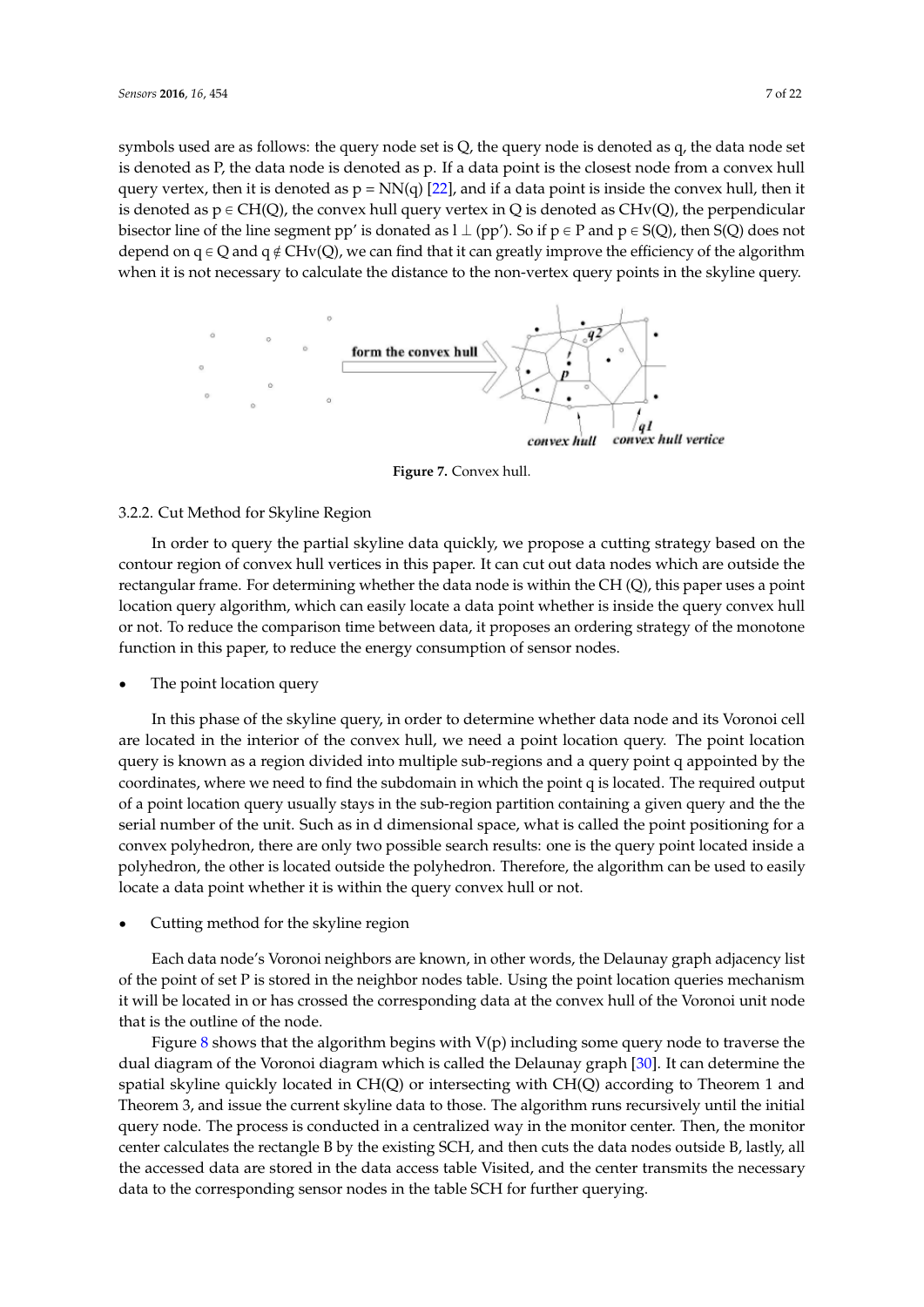<span id="page-7-0"></span>



**Algorithm 1:** Cutting of the skyline region based on the convex hull vertices **Algorithm 1:** Cutting of the skyline region based on the convex hull vertices

**Input:** data node set P, query node set Q

**Output:** the skyline set S

1: initialize the skyline data table SCH and data access table Visited

2: calculates the CH(Q) by the monitor center

3: for begin with  $V(p)$  including some query node  $q(q2CHv(Q))$  and put p into table SCH

5: **if** V(p')(p'2P) is adjacent to V(p) and intersecting with CH(Q) or in CH(Q) 4: **do** traverse Delaunay graph along each edge of CH(Q) 4: **do** traverse Delaunay graph along each edge of CH(Q)

5: if  $V(p')(p'2P)$  is adjacent to  $V(p)$  and intersecting with CH(Q) or in CH(Q)

6: then by Theorem 1 and Theorem 3, insert node p into table SCH and table Visited. Issues the current skyline data to those **current** skyline data to those

7: else if  $V(p')$  is adjacent to  $V(p)$  and not intersecting with CH(Q) or not in CH(Q)

8: **then** insert node p' into table Visited

9: back to the initial data node p

Figure 9 shows the query results for this phase. The big solid points represent the phase which points  $\mathcal{L}_\mathbf{p}$ 10: **end for** 10: **end for** 

<span id="page-7-1"></span>Figure [9](#page-7-1) shows the query results for this phase. The big solid points represent the phase which can query the part of skyline data in the figure, however, small solid points on the outside of the convex hull still have some data not found in the skyline data, so the skyline data query method is put forward in the next section of this article.



 $\overline{\phantom{a}}$ **Figure 9.** Cutting result for the skyline region. **Figure 9.** Cutting result for the skyline region.

# $\bullet$  Monotonic function sorting computing computing constants and reduce the computation sorting constants and reduce the constants of  $\sim$

 $p$  strategy by some proposes a monotonic function  $\mathcal{S}$  strategy by some data in table SCH. Thus we see that in order to avoid large comparison times between data and reduce the computing cost, this paper proposes a monotonic function  $[31]$  strategy by sorting the data in table SCH. Thus we maintain a list L in which all the skyline data distanced attributes or table SCH are kept. The data in list L are sorted by the sum of the aistance between a skyline hode and each convex hull vertex in ascending order. When a new node is inserted into L, we only need to conduct the dominated judgement assessment with the hode whose distance attribute is less than that of the new one because if the distance attribute of the In order to avoid large comparison times between data and reduce the computing cost, this In order to avoid large comparison times between data and reduce the computing cost, this paper paper proposes a monotonic function [31] strategy by sorting the data in table SCH. Thus we proposes a monotonic function [\[31\]](#page-20-15) strategy by sorting the data in table SCH. Thus we maintain a list L maintain a list L in which all the skyline data distanced attributes of table SCH are kept. The data in in which all the skyline data distanced attributes of table SCH are kept. The data in list L are sorted by If which an the skyline data distanced ditributes of task service kept. The data in list E are solide by the sum of the distance between a skyline node and each convex hull vertex in ascending order. When a new node is inserted into L, we only need to conduct the dominated judgement assessment with the a new node to meeting ment by we only here we condite the dominance judgment woodshould what with node whose distance attribute is less than that of the new one because if the distance attribute of the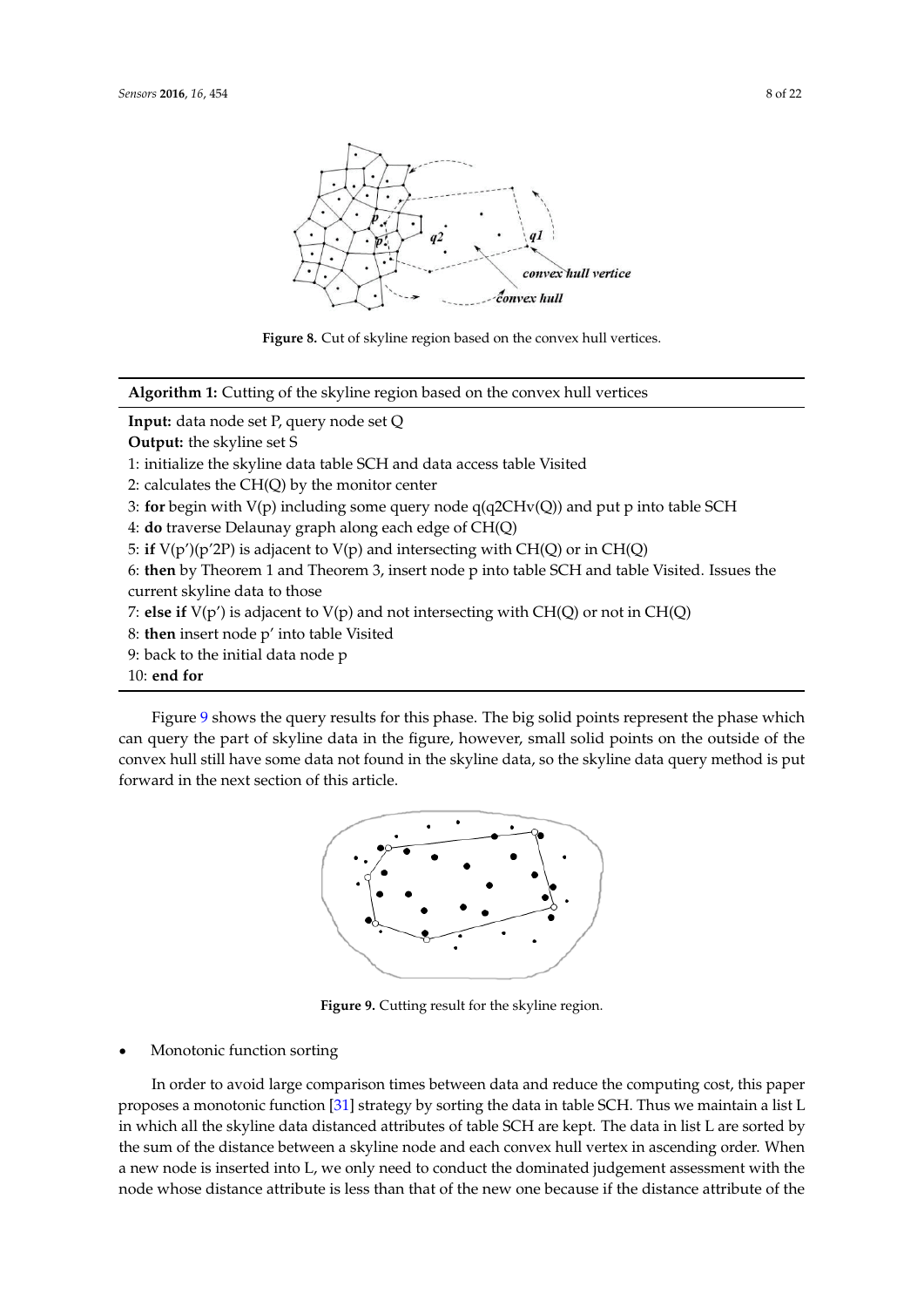newly inserted node is less than that of some node in L, it means there is at least a lesser distance than that of the nodes following the new one. Thus, the new node is not dominated by the following nodes and it is not necessary to judge the dominated relation between the other nodes. Via the monotonic function strategy, we can reduce the nodes' comparison times with lower computing cost and the energy consumption of sensor nodes, meanwhile, we can improve the accuracy and efficiency of the query.

As shown in Fig[ure](#page-8-1) 10, we insert in ascending order into list L all the nodes whose sum of distance to each convex hull vertices is calculated. We can judge if node p1 is located before node p2 via this list. Thus, we can only conduct dominated relationship judgements between node p6 with all the skyline nodes before it in list L. If node p6 is not dominated by the nodes before it, then we insert it into L, then it is the new skyline data. Accordingly, by the monotonic function, we can avoid the dominated relationship judgement between p6 and the nodes following p6. This further reduces the comparison times for data dominance.

<span id="page-8-1"></span>

|                                         | $\forall$ l $(pi, qi)$<br>pi | q <sub>1</sub> | q2  | q <sub>3</sub> |
|-----------------------------------------|------------------------------|----------------|-----|----------------|
| p6<br>qI<br>p3                          | pl                           | 1.1            | 2.8 | 3.7            |
| p5<br>q3<br>рI<br>$\cdot$ <sup>p4</sup> | p2                           | 2.7            | 1.0 | 4.2            |
| p2q2                                    | p3                           | 3.0            | 4.5 | 0.9            |
|                                         | p4                           | 4.1            | 2.7 | 1.8            |
|                                         | p <sub>5</sub>               | 0.8            | 3.5 | 4.8            |
|                                         | pб                           |                | 2.8 | 3.9            |

**Figure 10.** The geography information in sensor node. **Figure 10.** The geography information in sensor node.

## <span id="page-8-0"></span>**4. Geometry-Based Distributed Skyline Query 4. Geometry-Based Distributed Skyline Query**

In order to find the sensor nodes which are closer to neighborhoods and have larger air In order to find the sensor nodes which are closer to neighborhoods and have larger air pollution indexes, which are the skyline data we are looking for, research about the remaining spatial skyline queries, parallel queries [\[32\]](#page-20-16) and distributed queries of general skyline queries of non-spatial attributes in spatial skyline data has been conducted on the basis of the above study. The regional division  $T_{\rm{max}}$  and division strategy based on triangulation strategy based on triangulation  $534$  and sub-region clustering strategy  $\frac{1}{24}$ strategy based on triangulation [\[33\]](#page-20-17) and sub-region clustering strategy [\[34\]](#page-20-18) are proposed to provide to the strategy [34] are proposed to provide a basis for spatial skyline queries based on data node trees [\[35\]](#page-20-19) and parallel queries of non-spatial skyline data.

# *4.1. Regional Division 4.1. Regional Division*

In order to realize the accuracy and completeness of the query, this paper proposes a regional In order to realize the accuracy and completeness of the query, this paper proposes a regional division strategy based on the triangulation method. In Section [3,](#page-3-0) after querying partial spatial skyline data via the method of cutting the skyline area based on the convex hull vertices, there are still some spatial skyline nodes outside the convex hull vertices, so we divide the spatial region into several sub-regions, then conduct distributed queries on the remaining spatial skyline data, as well as general queries of these data, so as to realize distributed queries between different sub-regions, and parallel queries in sub-regions. The method can greatly improve the accuracy and efficiency of the queries.

#### 4.1.1. Regional Division Based on Triangulation Method 4.1.1. Regional Division Based on Triangulation Method

In order to find the nodes which still exist outside the convex hull, we propose the method of In order to find the nodes which still exist outside the convex hull, we propose the method of the distributed queries based on the data node tree [22] to find the remaining spatial skyline. Aiming the distributed queries based on the data node tree [\[22\]](#page-20-7) to find the remaining spatial skyline. Aiming at each closest node, the algorithm builds a data node tree by region and a local queue so that it can at each closest node, the algorithm builds a data node tree by region and a local queue so that it can traverse all the neighbor nodes which are unvisited and in or intersecting with B of the sub-regions traverse all the neighbor nodes which are unvisited and in or intersecting with B of the sub-regions [\[30\]](#page-20-14). Finally, the algorithm judges the dominance relationship between nodes by the distributed query to  $\frac{1}{2}$  to get all the spatial skyline with the distributed query. get all the spatial skyline with the distributed query.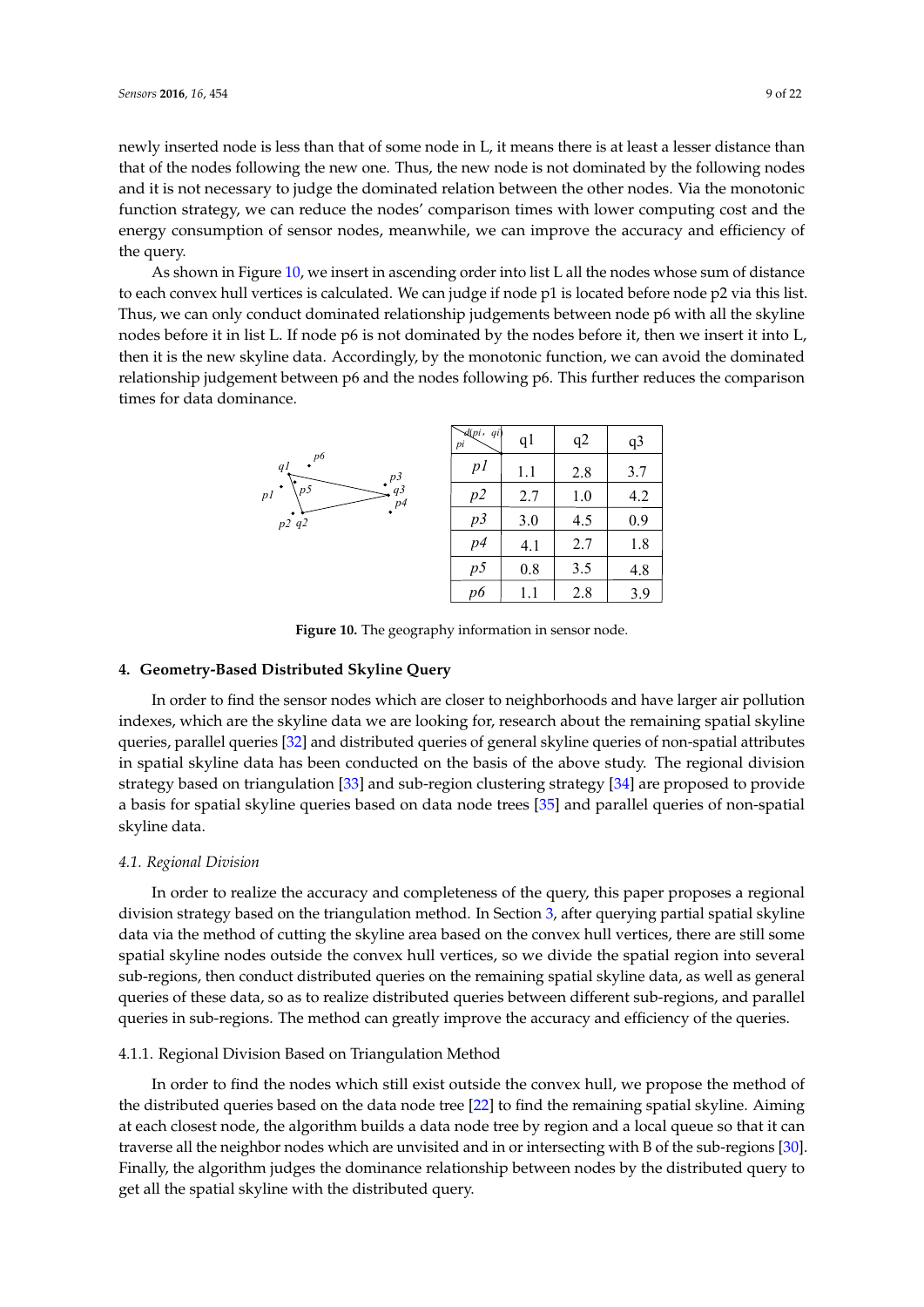<span id="page-9-0"></span>The monitor center computes the central location R of the CH(Q), and then divides the region into *Sensors* **2016**, *16*, 454 10 of 21 *Sensors* **2016**, *16*, 454 10 of 21 several sub-regions shown in Figure [11](#page-9-0) by the triangulation [\[36\]](#page-20-20) method. We define the data nodes closest to each of the convex hull vertices as the closest nodes. Accordingly, we find each closest node belonging to each triangle area. Here, we define the closest node is the special sensor node which possesses high energy and stronger computing ability.



**Figure 11.** Triangulation diagram. **Figure 11.** Triangulation diagram. **Figure 11.** Triangulation diagram.

## 4.1.2. Clustering in the Sub-Region 4.1.2. Clustering in the Sub-Region 4.1.2. Clustering in the Sub-Region

<span id="page-9-1"></span>In order to make the skyline query in parallel, this paper has designed a clustering strategy, regarding the closest point as the cluster head node, and the partial spatial skyline obtained from the cutting strategy of the skyline region in each triangle region is classified as one cluster called major cluster, that can return all the spatial skyline ST out of the convex hull by the distributed query method based on the data node tree, and then divide the ST data into an assisted cluster which is shown in Figure 12.



**Figure 12.** Clustering in the sub-region. **Figure 12.** Clustering in the sub-region. **Figure 12.** Clustering in the sub-region.

To improve the efficiency of the query, this paper has designed a clustering strategy which divides the triangle region nodes obtained by the triangulation method into a major cluster and an assisted cluster so as to realize the parallel queries. According to the choice of the camera position in the triangulation method, this paper regarded the closest point as the cluster head node, and the partial enargulation method, and paper regarded the closest point as the claster nead node, and the partial skyline which was obtained by the cutting strategy of the skyline region in each triangle region is classified as one cluster called major cluster, which can return all the spatial skyline ST out of the convex hull by the distributed query method based on the data node tree, and then divide the ST data into assisted clusters, which is shown in Figure [12.](#page-9-1) The major cluster and assisted clusters share a common cluster head node in each sub-region. As shown in Figure [12,](#page-9-1) each little region drawn with a region drawn with a thin line indicates a major cluster and *vice versas and a major different sub-region* drawn with a is transmitted via the respective cluster and one octom. But thin line indicates a major cluster and vice versa. Data from different sub-regions is transmitted via the respective cluster head nodes.

# *4.2. Distributed Regional Queries 4.2. Distributed Regional Queries 4.2. Distributed Regional Queries*

This paper proposes the strategy of distributed regional queries based on the division of the query region. We can query in parallel in each sub-region. Using the spatial skyline query method  $\begin{bmatrix} 1 & 3 & 0 \\ 0 & 1 & 1 \end{bmatrix}$  in the remaining spatial spatial spatial spatial spatial spatial spatial spatial spatial spatial spatial spatial spatial spatial spatial spatial spatial spatial spatial spatial spatial spat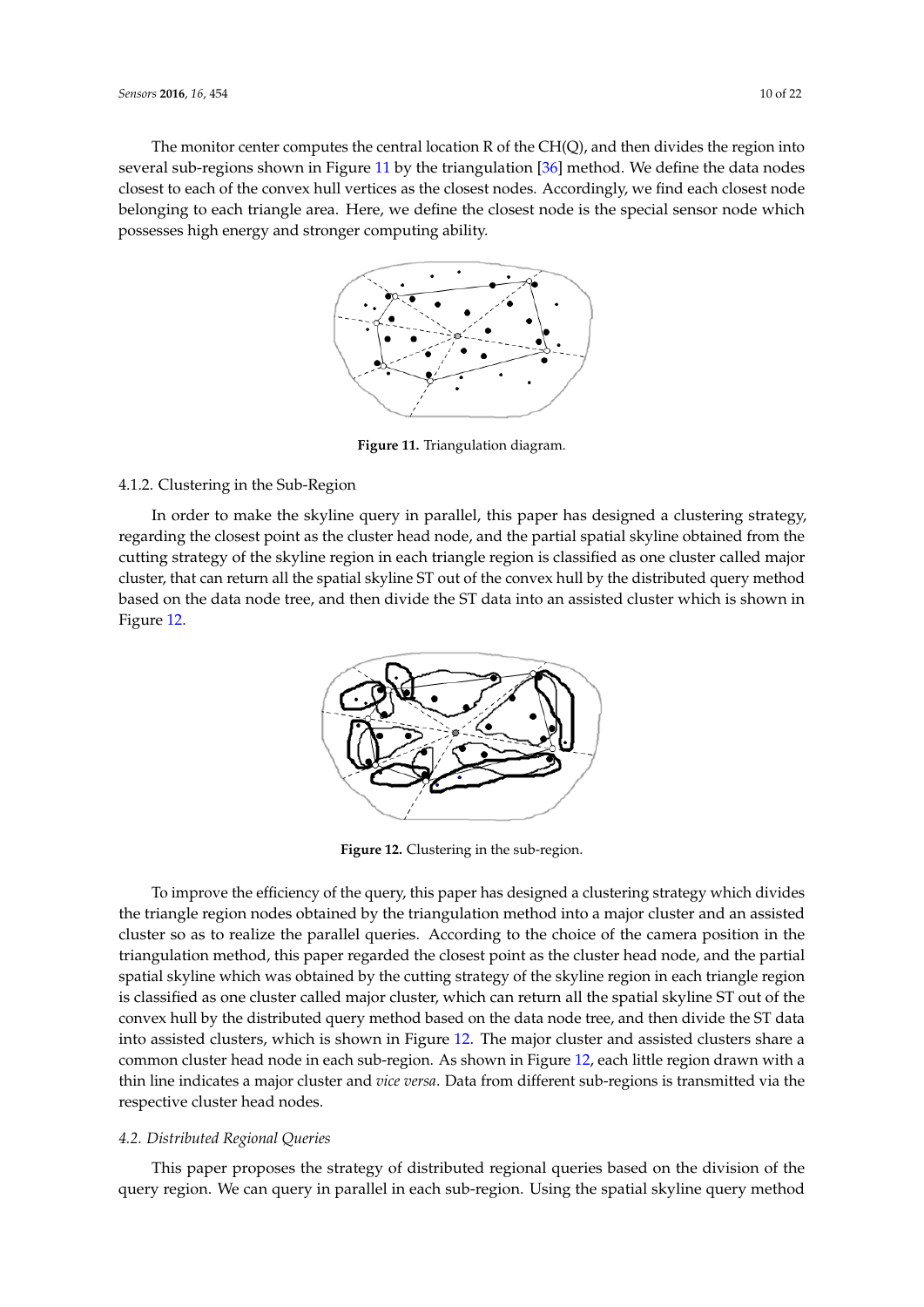based on data node trees we can conduct queries in the remaining spatial skyline, meanwhile, it also conducts non-spatial skyline queries on the non-spatial attributes of the spatial skyline, and distributed queries among each sub-region. This paper also proposes a method which can combine the results of each sub-regional skyline query. Firstly, we delete all the dominated results in the sub-region via the cutting method between sub-regions. Then we continue to delete some dominated query results within the sub-region via the cut method. Via the combination of the query results, we can further cut the dominated nodes, improve the accuracy of the queries and reduce the cost of data communication. This paper presents the strategy of distributed regional queries which can quickly return the multi-dimensional attribute skyline results of interest to the user.

#### 4.2.1. Queries in Parallel within Sub-Regions can quickly return the multi-dimensional attribute skyline results of interest to the user.

In Section [3,](#page-3-0) after cutting the skyline area based on the convex hull vertices, we assign the partial spatial skyline data to the major cluster so as to conduct skyline queries on the non-spatial attributes. However there are some spatial skyline data outsides the convex hull. In order to find these nodes, we propose a spatial skyline query method based on the data node tree to guarantee the completeness and accuracy of the query results, and thus attribute these results to the assisted cluster. The sub-region parallel query method this paper proposes is to conduct skyline queries on non-spatial attributes in the major cluster and to conduct skyline queries on the remaining spatial skyline data. The use of the clustering parallel queries can improve the execution efficiency of the algorithm. Meanwhile this method conducts general skyline queries on the non-attribute data on the basis of the spatial skyline data. It furtherly reduce the time needed for comparing data and reducing the energy consumption of sensor nodes.  $b_{\rm s}$  sensor nodes. It functions are deduced for comparing data and time needed for comparing data and  $a_{\rm s}$ 

# (1) Spatial skyline queries based on a data node tree

In order to find the nodes which still exist outside the convex hull, we propose the method of distributed queries based on the data node tree [\[37\]](#page-20-21) to find the remaining spatial skyline. Aiming at each closest node, the algorithm builds a data node tree by region and a local queue so that it can traverse all the neighbor nodes which are unvisited and in or intersecting with B of the sub-regions [\[38\]](#page-20-22). Finally, the algorithm judges the dominance relationship between nodes by distributed queries to get all the spatial skyline data with these distributed queries.  $\frac{1}{\sqrt{2}}$ 

' The generation of the data node tree The generation of the data node tree

<span id="page-10-0"></span>Each closest point receives a skyline data table SCH from the monitoring center and the data node Each closest point receives a skyline data table SCH from the monitoring center and the data visited table Visited and regards the two tables as the local tables, and maintains a local data node tree T whose root is the closest point and other nodes of the tree correspond to all the data nodes out of the Visited table and in or intersecting with B, a[s sh](#page-10-0)own in Figure 13.



**Figure 13.** The structure diagram of the data node tree T. Figure 13. The structure diagram of the data node tree T.<br> **Figure 13.** The structure diagram of the data node tree T.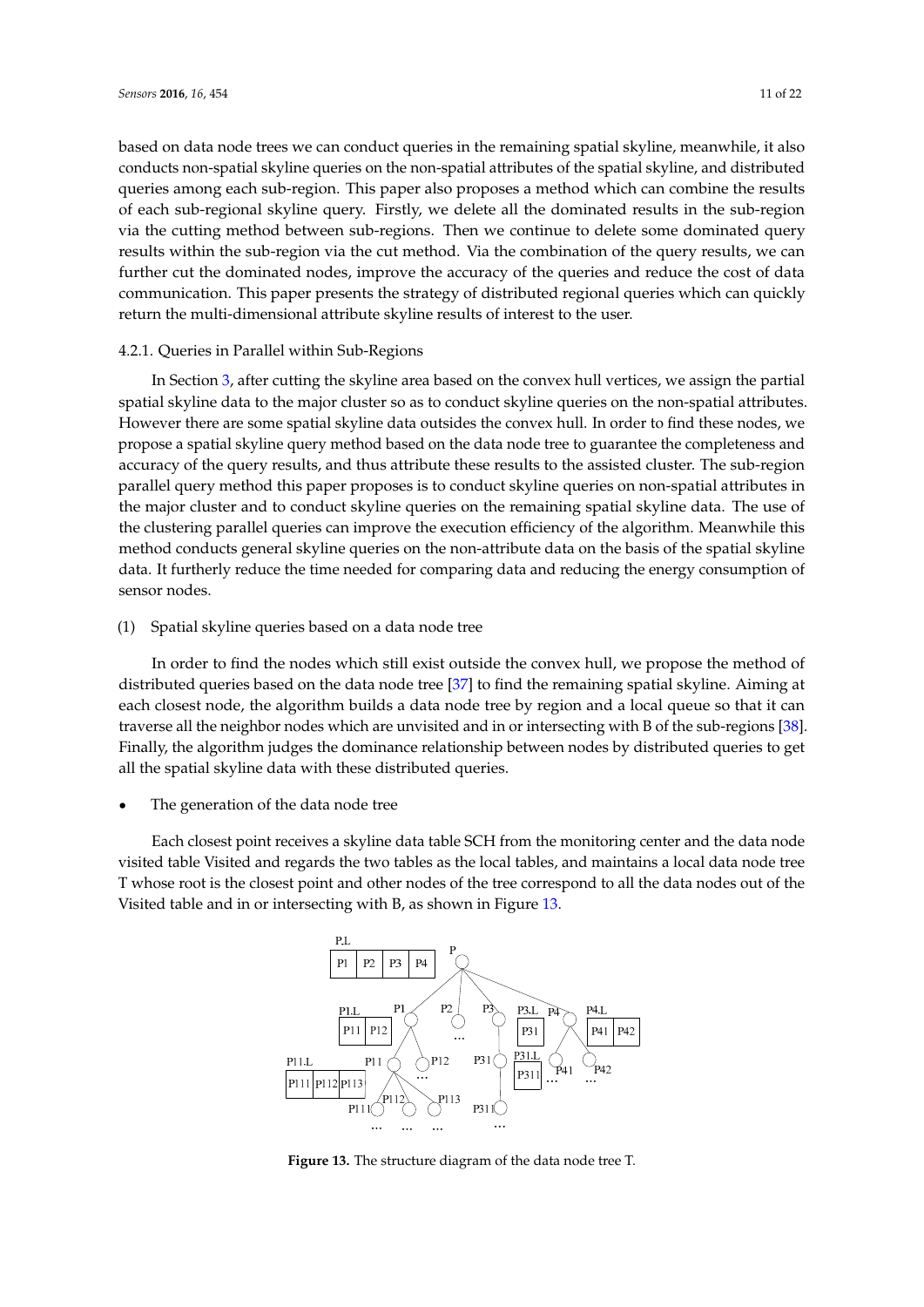This paper maintains a local queue L located at each node who possesses neighbors, which is used for the storage of  $\langle p, \text{mindist}(p, CHv(Q)) \rangle$  tuple, mindist() is a monotonic function, mindist(p,  $CHv(Q)$ ) represents the sum of the distances from a data point p to  $CHv(Q)$ . The specific algorithm is shown as generation data node tree [\[34\]](#page-20-18) algorithm. The time complexity of the algorithm is  $O(n)$ .

skyline queries based on data node trees

At this stage, the algorithm regards the root node of tree T as the parent node, and starts from it to traverse this tree. If the parent node has a local queue L, then the neighbor nodes will be traversed by it, and the dominance relations will be judged with the local skyline data SCH. In this process T will be traversed in depth until the leaf nodes, and then it recursively returns to the next data node of the queue pointer pointing in the upper layer. The process is repeated. The specific algorithm is shown as Algorithm 2. The time complexity of the algorithm is O(n).

**Algorithm 2:** Skyline query based on the data node tree algorithm

**Input:** table SCH, table Visited, data node tree T, local queue L, query node set Q **Output**: the spatial skyline data ST based on T

1: regard the root node of data node tree T as the father node

- 2: **for** each of the father node **do**
- 3: **if** the father node has the local queue L

4: **then** the pointer point to the first record of the father node local queue L, determine dominance relation of the data point p corresponding to the record with the data node in the local table SCH

5: **if** P is dominated by the node in table SCH

6: **then** regard p as the new father node, then conduct step 2

7: **if** p is not dominated by the node in table SCH and do not dominate any node in SCH

8: **then** insert p to ST, and regard p as new father node, then conduct step 2

9: **if** p is not dominated by the node in table SCH and dominate the node in table SCH

9: **if** p is not dominated by the node in table SCH and dominate the node in table SCH

10: **then** insert p to ST, delete the dominated node in SCH, and regard p as new father node, then conduct step 2

11: **if** the father node do not has the local queue L

12: **then** return to the local queue of the father node of p, move the pointer to the next one and regard it as the new father node, then conduct step 2

13: **end for**

(2) Non-spatial skyline queries

The algorithm queries the spatial skyline in an assisted cluster, meanwhile, it also conducts the general skyline queries on the non-spatial attributes of the data in the major cluster to get the skyline data Smaj. After the query, the algorithm transmits all the skyline data in the major cluster to the cluster head node. After receiving the remaining spatial skyline found in the assisted cluster, the cluster head node makes the dominance relation judgment between the non-spatial attributes of the spatial skyline in the assisted cluster and the existing skyline data Smaj in the major cluster. Finally, we can find all the skyline data S of the sub-region in the cluster head node of the sub-region. At the same time, each triangle area conducts the above distributed process as shown in Figure [14.](#page-12-0)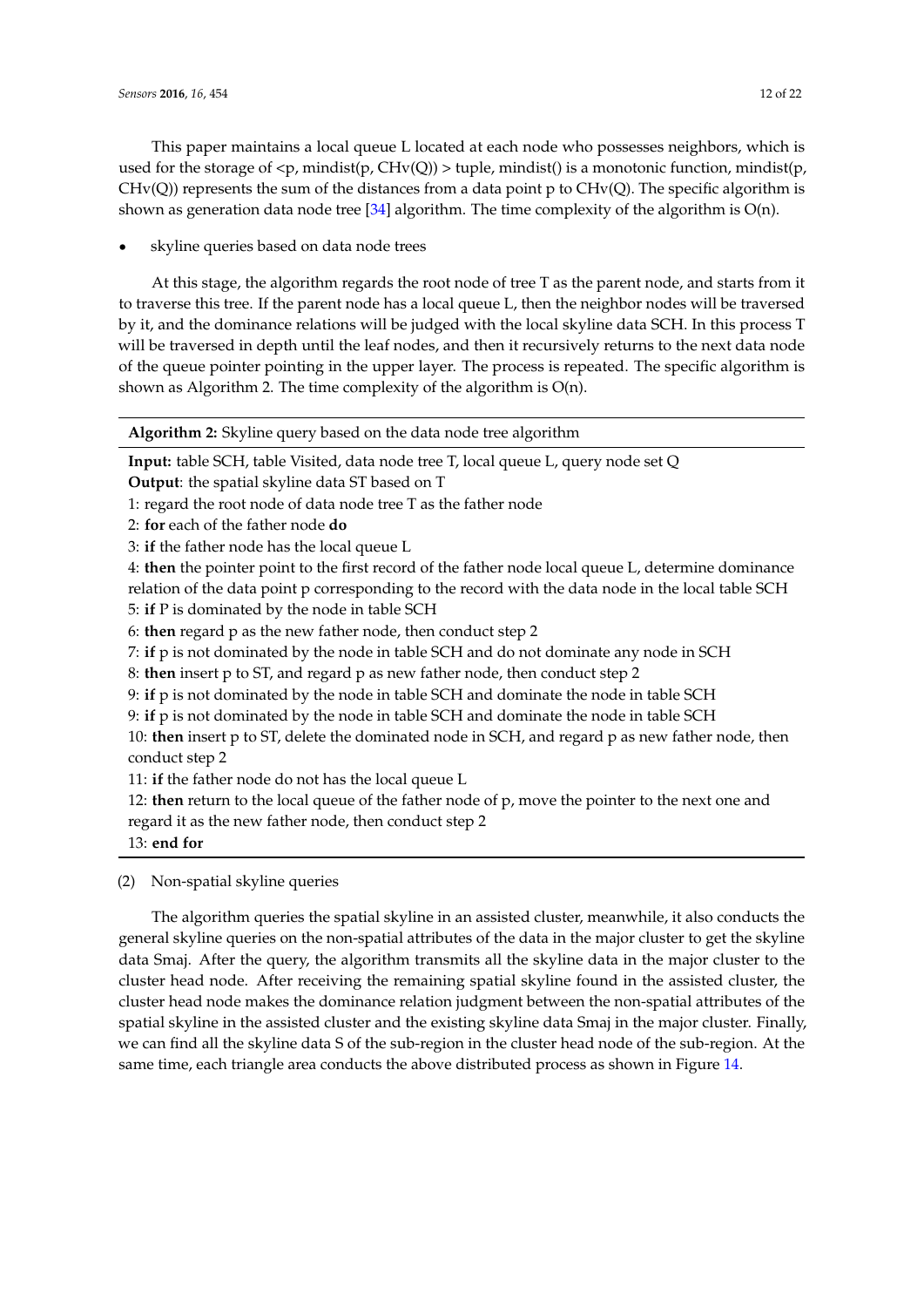<span id="page-12-0"></span>

**Figure 14.** Skyline data collection inside the sub-region. **Figure 14.** Skyline data collection inside the sub-region.

<span id="page-12-1"></span>The specific algorithm of the above process is shown as Algorithm 3. The time cost of the The specific algorithm of the above process is shown as Algorithm 3. The time cost of the algorithm is related with the number of nodes in the assisted cluster and the number of general skylines. We suppose P as the number of nodes, S as the number of general skylines, the time complexity of the algorithm is  $O(|P|(|S| \log |CH(Q)| + \log |P|))$ . After the [que](#page-12-1)ry algorithm, as shown in Figure 15 for the query results, the solid black points in the figure is the skyline query results in each area.



**Figure 15.** The skyline query results in each area. **Figure 15.** The skyline query results in each area.

**Algorithm 3:** Syline parallel query algorithm **Algorithm 3:** Syline parallel query algorithm **Industrial SCH, table SCH, the data node tree T, the data node tree T, the local queue L, the data node set Q, the data node set**  $\mathcal{L}$  **the data node set**  $\mathcal{L}$  **the data node set**  $\mathcal{L}$  **the data node set**  $\mathcal{L}$  **th** 

**Input:** table SCH, table Visited, the data node tree T, the local queue L, the query node set Q, the major cluster, the assisted cluster

**Output:** the skyline data in sub-region Slocal

1: divide the skyline in SCH into the major cluster,

2: conduct the distributed query algorithm based on the data node tree algorithm

3: divide the data in ST into the assisted cluster and transmit them to the cluster head node

4: at the same time, conduct the general skyline query on the non-spatial attribute of the data in the major cluster to get the skyline Smaj

5: transmit all the skyline data in the major cluster to the cluster head node

6: the cluster head node makes the dominance relation judgment between the non-spatial attributes of the spatial skyline in the assisted cluster with the existing skyline data Smaj in the major cluster 7: **then** the cluster head node regards the data that are not dominated by others as the local 7: **then** the cluster head node regards the data that are not dominated by others as the local skyline data of the sub-region Slocal

## 4.2.2. Query Result Merging in the Inter-Region 4.2.2. Query Result Merging in the Inter-Region

This paper proposes a skyline query recovery mechanism which can effectively improve the cut This paper proposes a skyline query recovery mechanism which can effectively improve the cut efficiency of the skyline queriesa while reducing the data computation in the skyline queries and efficiency of the skyline queriesa while reducing the data computation in the skyline queries and<br>reducing traffic in the network of the skyline query results and saving the network energy. This paper proposes the method of cutting among sub-regions and cutting inside sub-regions to conduct paper proposes the method of cutting among sub-regions and cutting inside sub-regions to conduct<br>domination relation judgments on the skyline data in each region which can quickly cut the non-skyline data, and reduce the volume of data transmission across the network.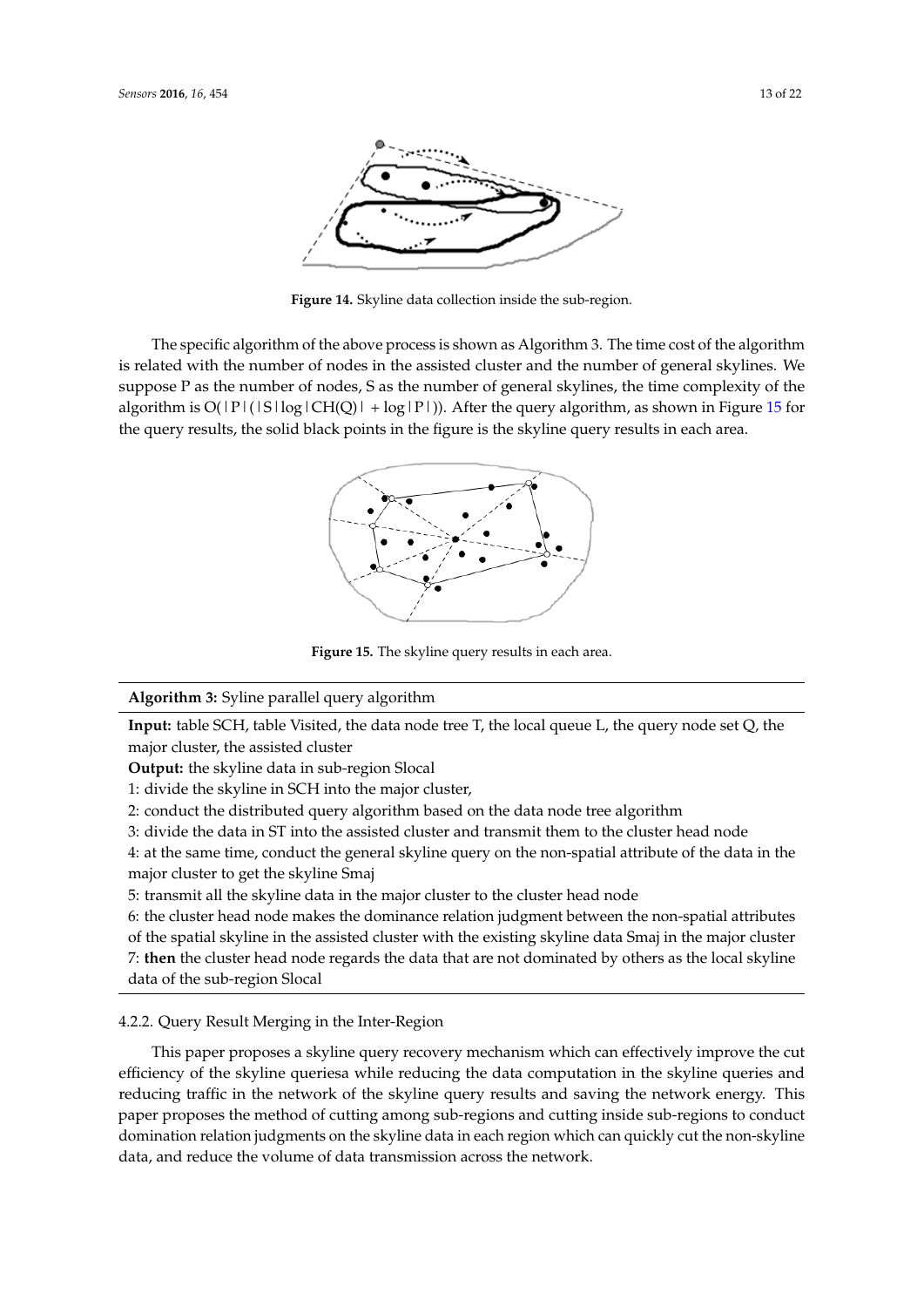<span id="page-13-0"></span>Each cluster head node establishes a local cluster head node table Sdata when its triangle area finishes calculating all the skyline data, the table includes the tuples of the whole skyline data which is shown in Table [1.](#page-13-0)

| Node ID | Attribute 1 | Attribute 2 | Maximum | Minimum | <b>Multiplication of</b> |
|---------|-------------|-------------|---------|---------|--------------------------|
|         | Value       | Value       | Value   | Value   | Each Attribute           |
| ID      | Attribute 1 | Attribute 2 | max     | mın     | D-space                  |

**Table 1.** Format of the data tuples.

<span id="page-13-1"></span>The cluster head node computes maximum and minimum values of each tuple, respectively, and computes the minimum value of the max MIN-max and the minimum value of min MIN-min of the whole tuples in the cluster head node table Sdata, and is supposed to get the interested attribute values *Sensors* **2016**, *16*, 454 14 of 21 which are the smaller the better. If the MIN-max of the cluster head node is smaller than the MIN-min of the other cluster head node, then the sub-regions of the latter are cut totally, as shown in Figure  $16$ , where  $\times$  represents the sub-regions which are cut.



**Figure 16.** Cuts among sub-regions. **Figure 16.** Cuts among sub-regions.

# (2) Cuts inside sub-regions (2) Cuts inside sub-regions

In order to improve the skyline query efficiency and reduce the number of data comparisons and the quantity of data transmitted, this paper sets a value of the D-space attribute which is calculated by the multiplication of each attribute in the tuple to represent the dominance ability of a tuple [\[39\]](#page-21-0). The calculated value is used to select a tuple possessing the biggest dominance ability as the cut tuple. As the data inside each sub-region does not dominate each other, we only need to judge the dominance relationships between the data in different sub-regions. As shown in Tables 2 and 3 for two c[lu](#page-14-1)ster head node Sdata tables, we calculate the D-space value of each tuple value in the table, and if the D-space value of any tuple in one cluster head node table is greater than the D-space value of any tuple in the other cluster head node data table, then we need to further judge the dominance relationship between tuples. For example, If  $d2' < d1' < d2 < d1$ , then we need to judge the dominance relationship between S2' with S2 and S1, and still need to judge the dominance relationship between S1' with S1 and S2 to avoid any non-skyline transmission in the network, and then cut the dominated tuples, and the nodes which are not dominated will be transmitted to the monitor center. As shown in Figure [17,](#page-14-2) this is the final result of the skyline query. The big solid point represents sensor nodes which are close to residential areas and have higher pollution ability. By this query, we can quickly return the results which meet the demand of users.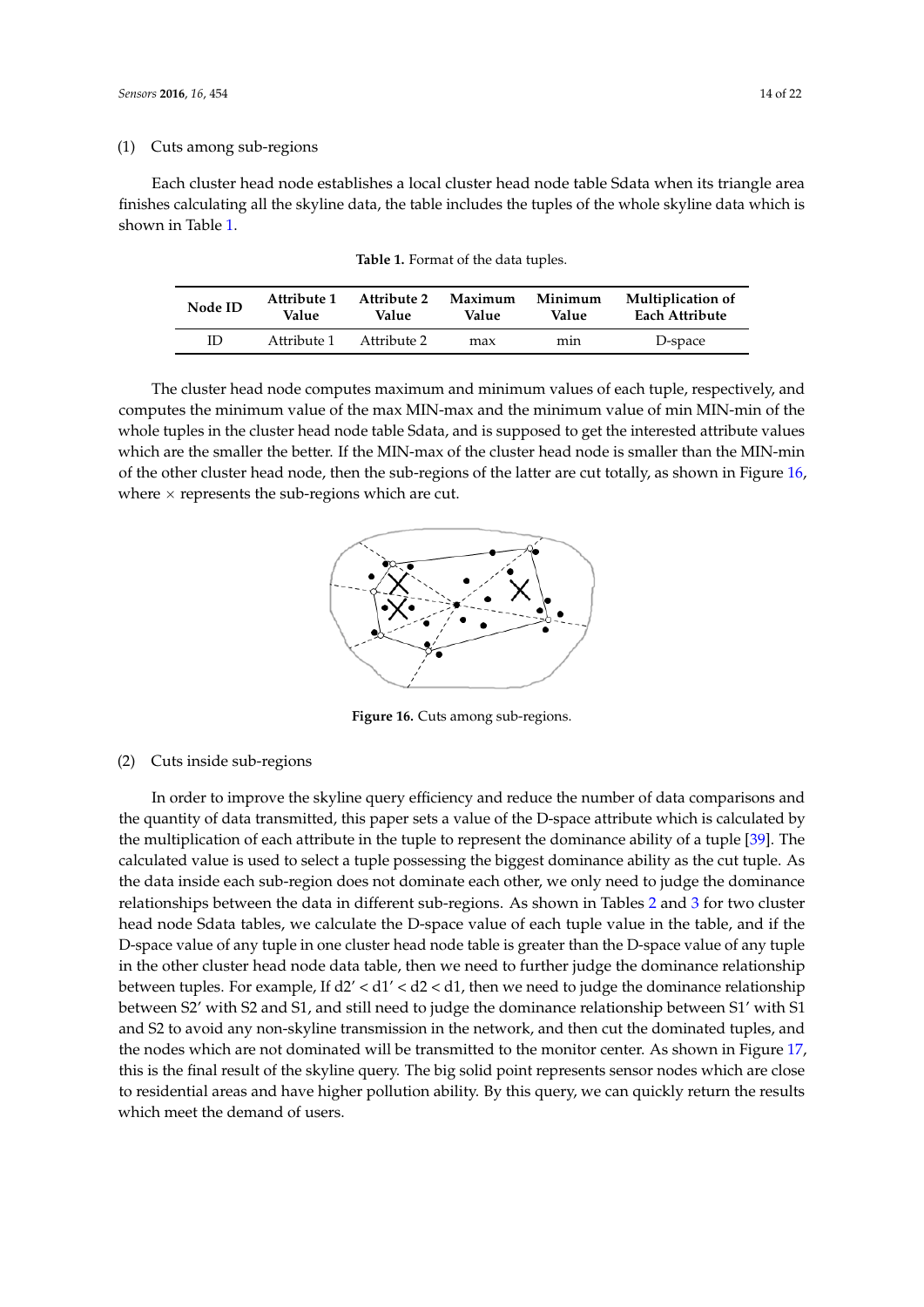<span id="page-14-2"></span>

**Figure 17.** Final results of the skyline query. **Figure 17.** Final results of the skyline query.

**Table 2.** Data table S1 of cluster nodes. **Table 2.** Data table S1 of cluster nodes.

<span id="page-14-0"></span>

| ID |                     | Attribute 1 Attribute 2 Max Min D-Space |                |     |    |
|----|---------------------|-----------------------------------------|----------------|-----|----|
|    | $\mathbf{V}^{\top}$ | v11                                     | m1             | m11 | d1 |
| S2 | $\mathbf{v}$        | $\mathbf{v}$                            | m <sub>2</sub> | m22 |    |

**Table 3.** Data table S1' of cluster nodes. **Table 3.** Data table S1' of cluster nodes.

| ID  |          | Attribute 1 Attribute 2 Max Min D-Space |     |      |     |
|-----|----------|-----------------------------------------|-----|------|-----|
| S1' | v1'      | v11'                                    | m1' | m11' | d1' |
| S2' | $\nabla$ | v22'                                    | m2' | m22' | 22, |

### <span id="page-14-1"></span>*4.3. The Geometry-Based Distributed Skyline Query Algorithm*

The algorithm conducts the general skyline queries on the non-spatial attributes of the data in the major cluster to get the skyline Smaj, transmits all the skyline data in the major cluster to the cluster head nodes, the cluster head nodes perform the dominance relation judgment between the non-spatial attributes of the spatial skyline in assisted clusters with existing skyline data Smaj in the major cluster, and the cluster head nodes regard the data that are not dominated by others as the local skyline data of the sub-region. The collection process can cut all the local skyline of the dominated sub-region with the cuts among sub-regions, then cut all dominated local skyline by the cuts inside sub-regions to get the final skyline data and transmit them to the monitor center. The specific algorithm is shown as Algorithm 4.

**Algorithm 4:** Geometry-based distributed spatial skyline query algorithm

**Input:** data node set P, query node set Q

**Output:** the skyline set S

1: divide the spatial region by Voronoi diagram

2: conduct cut of skyline region based on convex hull vertices, acquire part of the spatial skyline data SCH, and transmit them to each nodes, and divide them into the major cluster

3: divide the space region into several triangle sub-region by the triangulation

4: **for** each closest node, conduct generation data node tree algorithm, conduct the general skyline query on the data in major cluster, and return the result to the cluster head node

5: conduct distributed query algorithm.

6: conduct skyline parallel query algorithm

7: conduct the process of cut among sub-region, use the threshold to cut the dominated sub-region

8: conduct the process of cut inside sub-region, transmit the nodes which are not dominated to the monitor center

The time cost of the division of space region using the Voronoi diagram is  $O(n \log n + 2n - 5)$ , then the cost of the triangulation on the division area is O(nlogn), and the cost of the execution of the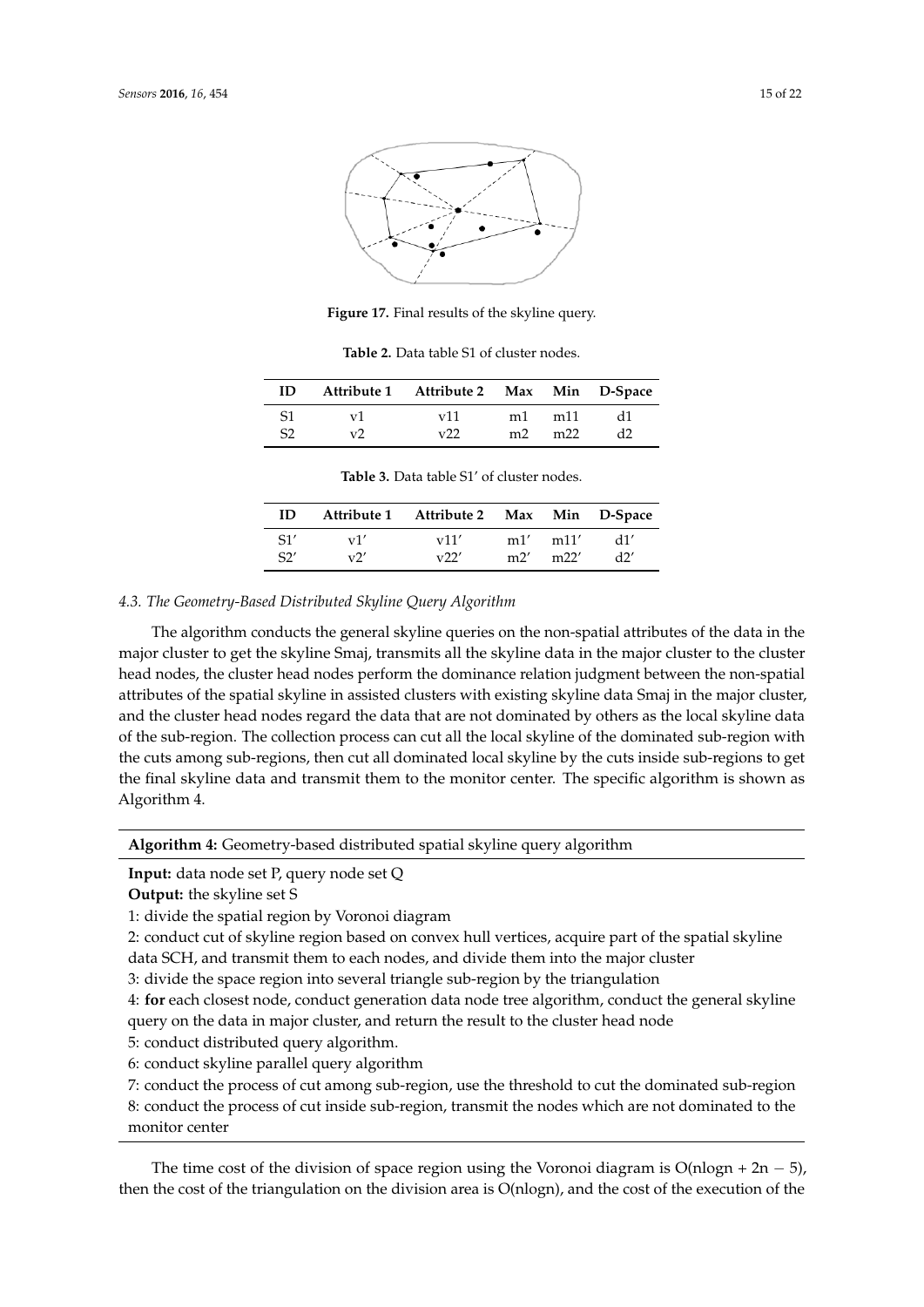skyline query is associated with the number of the data node P in the triangle area, and the time cost is  $O(|P|(|S| \log |CH(Q)| + \log |P|))$ , so the whole time complexity is  $O(n \log n + n)$ .

#### <span id="page-15-0"></span>**5. Experimental Performance Analysis**

This paper proposes the method of geometry-based distributed spatial skyline query, it solves the issue whereby existing methods cannot adapt to provide efficient specific queries on the spatial distance of any region. The algorithm can reduce communication overhead in the network and improve the network life of monitoring systems by using geometry-based distributed spatial skyline queries. This paper discusses six aspects concerning the number of dominance comparisons between nodes, the number of query nodes with dominance comparisons, the sensor energy consumption, the response time of the query nodes, the execution efficiency percentage and the collection efficiency of the skyline. This paper compares them with the methods used in wireless sensor networks. At present, spatial and non-spatial skyline methods can be applied to query specific environmental monitoring regions. Non-spatial skyline queries also shows high response time and node recovery time efficiency. Therefore, we designed some corresponding comparative experiments for them. Voronoi-based Spatial Skyline (VS2) [\[19\]](#page-20-4) and Enhanced Spatial Skyline (ES) [\[20\]](#page-20-5) are the spatial skyline query methods, the Top-down filtering method of FIST (TF) [\[40\]](#page-21-1) and Energy-Efficient Evaluation of Multiple Skyline Queries over a Wireless Sensor Network (EMSE) [\[41\]](#page-21-2) are the non-spatial skyline query methods. We simulate a data set consisting of 1000 uniform distributed random locations in three-dimensional space. The experiment uses synthetic data as a standard test data set [\[32](#page-20-16)[–34,](#page-20-18)[42–](#page-21-3)[46\]](#page-21-4). The value in spatial attributes of the nodes is in the range of [0, 1]. The hardware parameters used in the experiment are shown in Table [4.](#page-15-1)

|  |  | Table 4. Hardware parameters. |
|--|--|-------------------------------|
|--|--|-------------------------------|

| Hardware    | Parameter           |
|-------------|---------------------|
| <b>CPU</b>  | Pentium 4 (3.2 GHz) |
| Memory      | 4 GB                |
| <b>Disk</b> | 1 TB                |

<span id="page-15-2"></span><span id="page-15-1"></span>The parameters used in the experiment are shown in Table [5.](#page-15-2)

**Table 5.** Experimental Parameters.

| Parameter                       | Setting                 |
|---------------------------------|-------------------------|
| Dimensionality                  | З                       |
| Dataset cardinality             | 50, 100, 200, 500, 1000 |
| Distribution of data points     | Independent             |
| The number of points in a query | 5, 10, 15, 20, 40       |

#### *5.1. Number of Data Nodes with Dominance Comparisons*

As shown in Figure [18,](#page-16-0) all the VS2 skylines will undoubtedly increase the dominance comparisons. The monotone function used in GDSSky sorts the space distance, which only needs to compare the dominance relation with the partial skyline, while the second stage of ES starts from a point to recursively traverse the neighbor nodes and judges dominance relations with all existing skyline nodes. The TF strategy sets local or global filters in the sensor node, and the filter computation brings a lot of overhead, though the data detected by the sensor node is not beyond the range of super-cube, however, it cannot judge whether the node is the skyline or not because of the change of the detected data of the other nodes, however, it needs to acquire the detected data of this node, which will result in the more domination relationship comparisons. The EMSE algorithm uses the global and local two processes, allocates a signature for each tuple in the process of local optimization to indicate the query where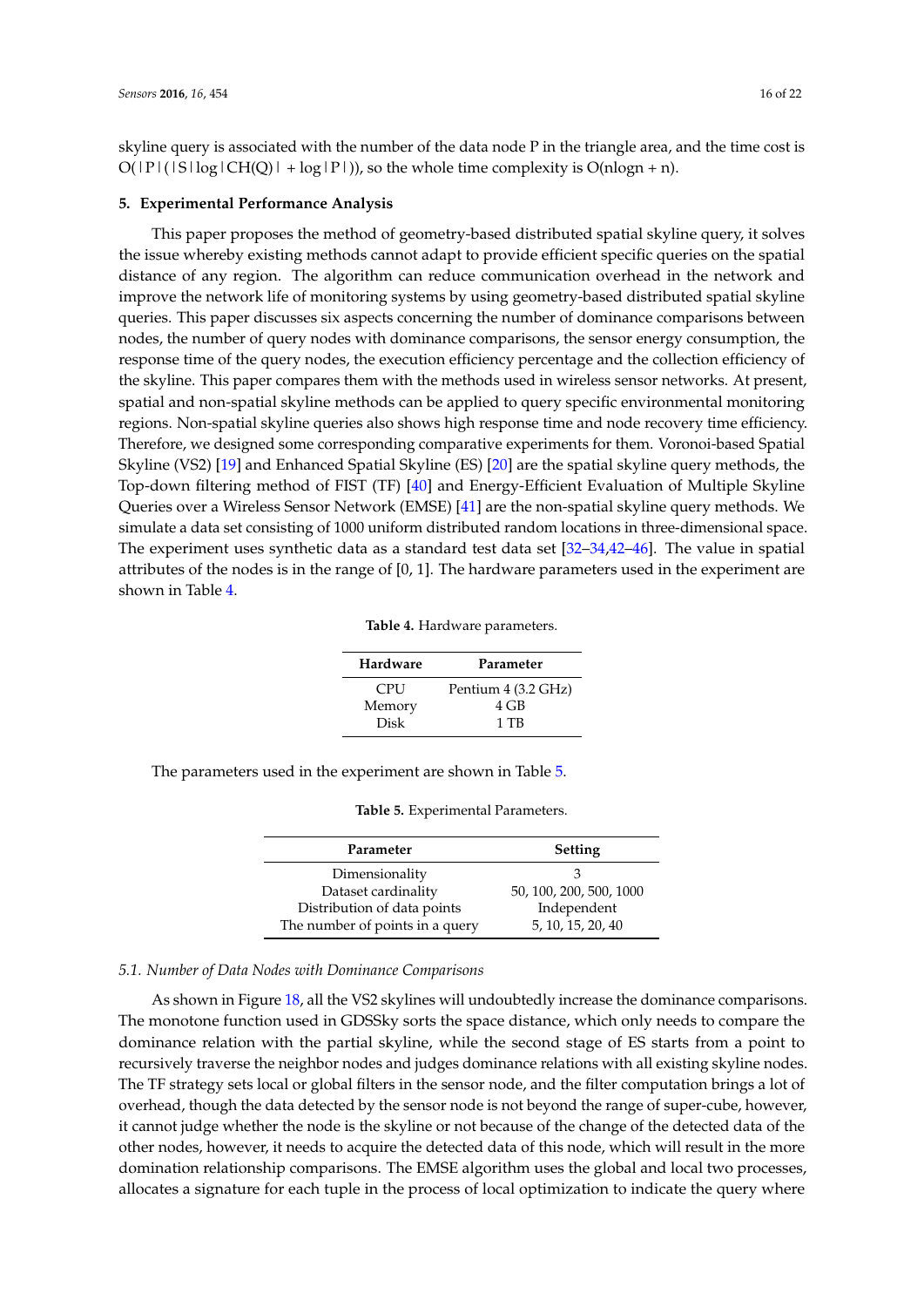<span id="page-16-0"></span>the tuple belongs to, all tuples can only participate in a query, when the data in the network changes, dominance relation the tuple is likely to be falsely judged. However, the paper uses the point location queries mechanism without dominance comparisons between nodes to get most local skyline data. The rectangular B can reduce the dominance comparisons between nodes at the later stage. The more the number of sensor nodes is, the more obvious the effect.



**Figure 18.** Number of data nodes and dominance comparisons. **Figure 18.** Number of data nodes and dominance comparisons.

## *5.2. Number of Query Nodes with Dominance Comparisons 5.2. Number of Query Nodes with Dominance Comparisons*

Figure [19](#page-16-1) shows the relationship between the number of query nodes with the dominance Figure 19 shows the relationship between the number of query nodes with the dominance comparisons. Figure[s 18](#page-16-0) an[d 1](#page-16-1)9 are similar, with the increase of the number of query nodes, the number of nodes dominating comparisons increases relatively steadily, because all the above three spatial-based algorithms-VS2, ES, GDSSky-use CH(Q) instead of Q, and the size of CH(Q) grows slower than the size of Q. In the two algorithms based on the non-spatial—TF, EMSE—all sensor nodes are required to participate in the query, that is, each dimension of all sensors including multi-dimensional spatial attributes must be involved in the judgment of domination relations, which will no doubt greatly attributes must be involved in the judgment of domination relations, which will no doubt greatly increase the dominance relation comparisons. The VS2 algorithm starts from a data node to judge the relationship with other nodes. This also increases the comparisons between the nodes. The GDSSky algorithm we have proposed in this paper, firstly, finds all the interesting spatial skyline by the spatial skyline query method, and cuts off amounts of non-skyline data, then it uses the non-spatial attributes of the spatial skyline to conduct the general skyline queries among the sub-regions and inside the sub-regions to cut respectively, and also reduces the number of dominance comparisons. sub-regions to cut respectively, and also reduces the number of dominance comparisons.

<span id="page-16-1"></span>

**Figure 19.** Number of query nodes with dominance comparisons. **Figure 19.** Number of query nodes with dominance comparisons.

## *5.3. Sensor Energy Consumption 5.3. Sensor Energy Consumption*

As shown in Figure 20, the energy consumption in GDSSky is less than that of the other four As shown in Figure [20,](#page-17-0) the energy consumption in GDSSky is less than that of the other four methods, because the VS2 algorithm transmits information to one node and calculates the methods, because the VS2 algorithm transmits information to one node and calculates the dominance relation in the overall recursion query phase and the ES algorithm in the second phase transmits to the same node information to determine the dominance relation, and both consume energy. All the sensor nodes and all the attributes of the algorithms of TF and EMSE are required to participate in the  $\frac{1}{1}$  dominance relation  $\frac{1}{1}$  dominant  $\frac{1}{1}$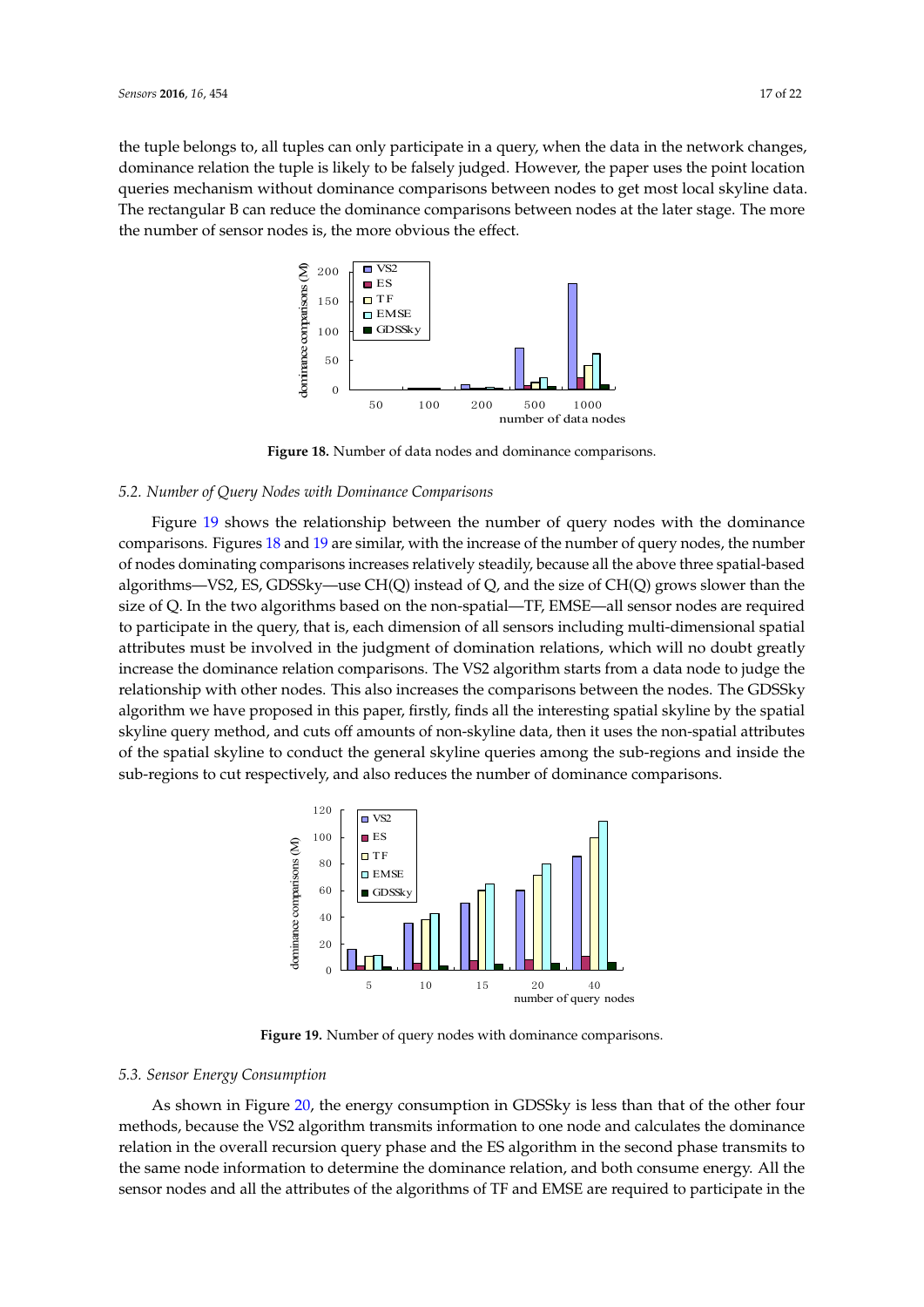<span id="page-17-0"></span>filter and the dominance relation judgment, and the multi-dimensional spatial attributes produces an energy consumption which increases as the number of data nodes increases. Our strategy proposes a method to acquire the skyline on the spatial attributes so that it can cut a large part of the non-skyline, which can reduce the energy cost in the network. This paper cuts part of the non-spatial skyline first, then based on it we conduct a general skyline query to reduce the dominance comparisons between nodes and the data transmission*,* which reduces the energy consumption.



**Figure 20.** Sensor energy consumption. **Figure 20.** Sensor energy consumption.

# *5.4. Effect of the Number of Query Nodes on the Response Time 5.4. Effect of the Number of Query Nodes on the Response Time*

Figure [21](#page-17-1) shows the effect of the number of query nodes on the response time. The GDSSky outperform the VS2 algorithm, TF algorithm and EMSE algorithm. Because they all reduce the dominance relation judgment between nodes which are in or intersecting with CH(Q), they can dominance relation judgment between nodes which are in or intersecting with CH(Q), they can reduce lots of the dominance comparisons between nodes. As our algorithm is executed in a distributed manner, compared with the ES algorithm is has a shorter response time. Our method uses the skyline parallel query strategy in the sub-region to query the skyline in the major cluster. Meanwhile, it queries the remaining spatial skyline data, which can improve the response time. In the TF algorithm, the base station can determine the skyline result after obtaining relevant detected data of the sensor nodes, so its query response time is long. In the EMSE strategy, with the increase of query nodes, as the distances of each sensor node to each query nodes must be calculated, this greatly increases the response time. greatly increases the response time.

<span id="page-17-1"></span>

**Figure 21.** Relation between number of query nodes and response time. **Figure 21.** Relation between number of query nodes and response time.

# *5.5. Execution Efficiency Percentage 5.5. Execution Efficiency Percentage*

Figure [22](#page-18-1) shows that our method proposes the GDSSky method that acquires the remaining skyline at sub-stations after receiving the partial skyline, so it can obtain all spatial skylines earlier than than the ES algorithm. The VS2 algorithm executes from one node recursively, so it gets a linear the ES algorithm. The VS2 algorithm executes from one node recursively, so it gets a linear internal skyline, and the arrival time of the external skyline is relatively slow. Meanwhile the TF and EMSE algorithms calculate the skyline of all interested attributes together, due to the fact the deminance algorithms calculate the skyline of all interested attributes together, due to the fact the dominance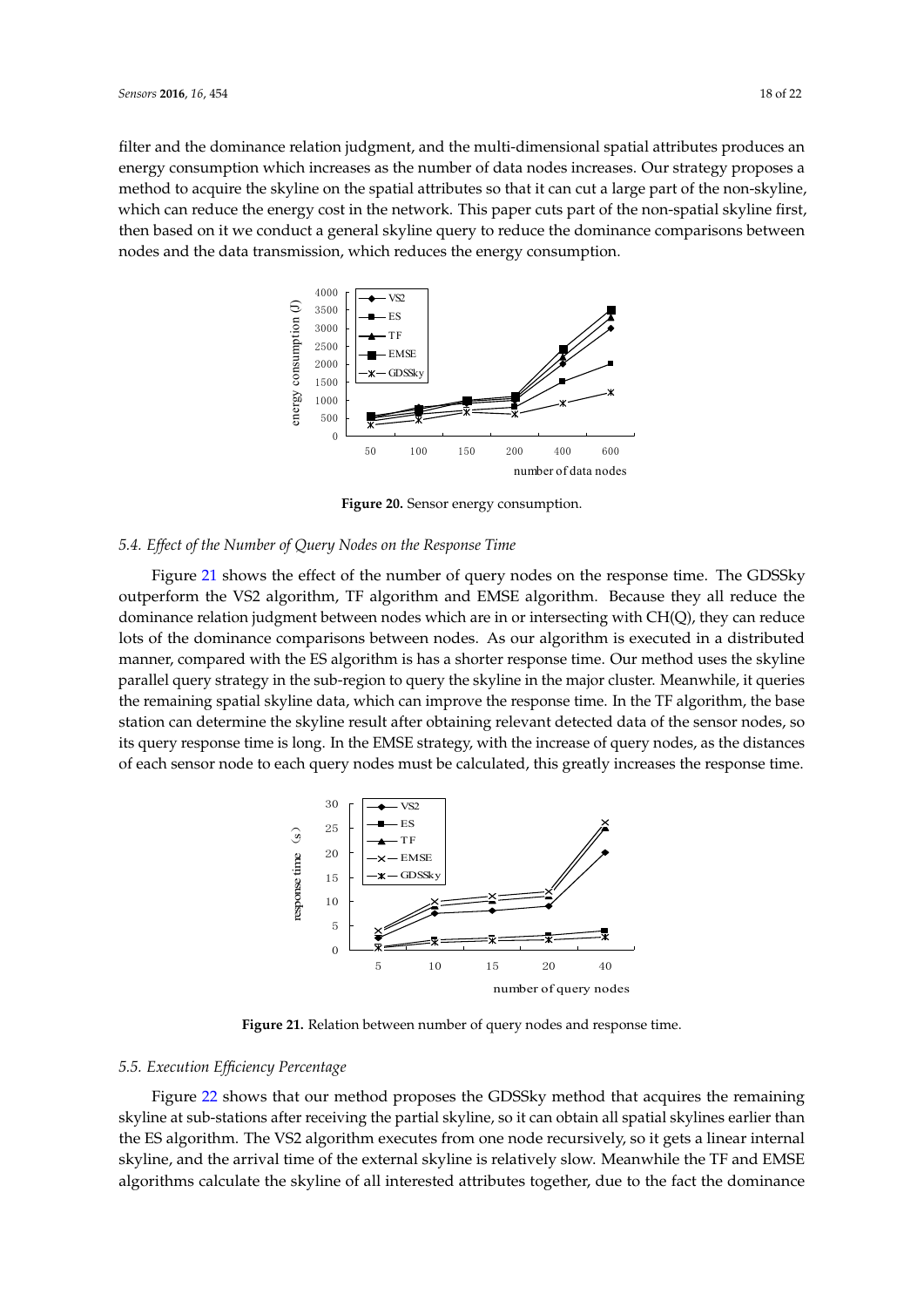<span id="page-18-1"></span>relationship comparisons are too many, so the data needs to be continuously transmitted within the network, so the skyline data is obtained relatively slowly.



**Figure 22.** Execution efficiency percentage. **Figure 22.** Execution efficiency percentage.

## *5.6. Skyline Collection Efficiency 5.6. Skyline Collection Efficiency*

Figure [23](#page-18-2) shows the effect of the number of sensor nodes on the skyline collection time, which grows with the increase of the number of sensor nodes. However, the skyline collection time of our grows with the increase of the number of sensor nodes. However, the skyline collection time of our method is the least, because our method will cut more non-spatial skyline with the increasing data method is the least, because our method will cut more non-spatial skyline with the increasing data nodes by the spatial skyline query method. Based on it, the skyline query time will be short. Our nodes by the spatial skyline query method. Based on it, the skyline query time will be short. Our method conducts the queries and collection at the same time, querying the skyline on the method conducts the queries and collection at the same time, querying the skyline on the non-spatial attributes of the spatial skyline at the same time. Our method uses a clustering strategy to return all the data back to the cluster head node so that it improves the efficiency. At the collection stage, it uses the cuts among the sub-regions to cut the amount of non-skyline quickly, and then utilizes cuts inside the cuts among the sub-regions to cut the amount of non-skyline quickly, and then utilizes cuts inside<br>the sub-region to accurately cut the dominated nodes by judging the dominance relation through the value of the D-space threshold, and at last transmits them to the monitor center, while the VS2<br>algorithm judges the dominance relationships one by one, then it uploads data to the monitor center algorithm judges the dominance relationships one by one, then it uploads data to the monitor center so the collection efficiency is low. Both ES and VS2 strategies completely query and collect the spatial so the collection efficiency is low. Both ES and VS2 strategies completely query and collect the spatial<br>attributes, and then conduct the general skyline queries. These strategies have low efficiency. While all the attributes of the TF and EMSE algorithms take part in the dominance relation judgment, the<br>growing number of comparisons increases the recovery time. growing number of comparisons increases the recovery time.

<span id="page-18-2"></span>

**Figure 23.** Collection efficiency of the skyline. **Figure 23.** Collection efficiency of the skyline.

## <span id="page-18-0"></span>**6. Conclusions 6. Conclusions**

To address environmental problems, this paper proposes a geometry-based distributed skyline To address environmental problems, this paper proposes a geometry-based distributed skyline query strategy based on the characteristics of spatial data and aiming to solve the deficiencies of the query strategy based on the characteristics of spatial data and aiming to solve the deficiencies of theexisting skyline  $\mathcal{L}$  strategies. We design a clustering strategy for the parallel execution of the parallel execution of the parallel execution of the parallel execution of the parallel execution of the parallel exec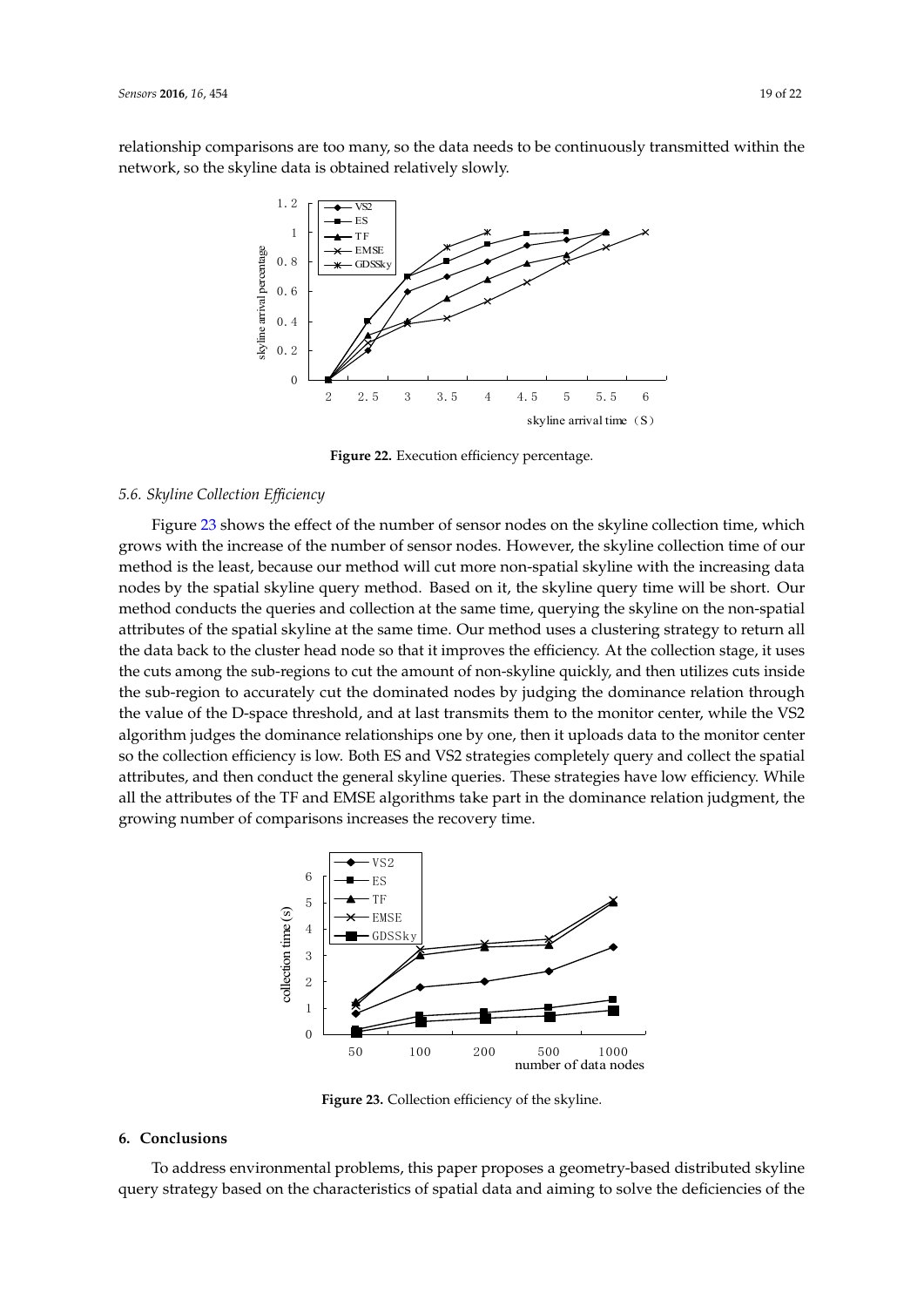existing skyline query strategies. We design a clustering strategy for the parallel execution of general skyline queries on the non-spatial attributes of the spatial skyline, and conduct the spatial skyline queries on the remaining spatial skyline data which are still not found by the method of the tree at the same time, so it will be conducted in parallel. This paper proposes a distributed execution between different sub-regions. Finally we propose the use of cuts among sub-regions and cuts in sub-regions for the collection.

To solve the problem that the existing spatial and non-spatial skyline query strategies have large energy consumption and poor real-time performance in querying the sensor network, this paper used the concept of the geometry-based spatial skyline, which is based on the query problem of environmental pollution monitoring systems, to reduce the network communication consumption, and increase the network lifetime of the monitoring system.

**Acknowledgments:** This work is supported by the National Natural Science Foundation of China (No. 61472169, 61472072), the National Key Basic Pre-Research Program of China (No. 2014CB360509) and the Foundation of Science Public Welfare of Liaoning Province in China (No. 2015003003).

**Author Contributions:** Yan Wang, Baoyan Song and Li Zhang conceived the thesis research ideas, designed the experiments, and analyzed the data. Yan Wang and Li Zhang performed the experiments. Junlu Wang and Ling Wang provided suggestions and critical insights during the development of this paper. Valuable comments on a first draft were received from Journal. Baoyan Song and Junlu Wang provided valuable comments on a later draft and on the index. Yan Wang, Li Zhang and Ling Wang wrote the manuscript.

**Conflicts of Interest:** The authors declare no conflict of interest.

#### **References**

- <span id="page-19-0"></span>1. Sun, Y.; Yu, X.; Bie, R.; Song, H. Discovering Time-dependent Shortest Path on Traffic Graph for Drivers towards Green Driving. *J. Netw. Comput. Appl.* **2016**. [\[CrossRef\]](http://dx.doi.org/10.1016/j.jnca.2015.10.018)
- <span id="page-19-1"></span>2. Sun, Y.; Lu, C.; Bie, R.; Zhang, J. Semantic Relation Computing Theory and Its Application. *J. Netw. Comput. Appl.* **2016**. [\[CrossRef\]](http://dx.doi.org/10.1016/j.jnca.2014.09.017)
- <span id="page-19-2"></span>3. Sun, Y.; Zhang, J.; Bie, R. Measuring Semantic-based Structural Similarity in Multi-relational Networks. *IJDWM* **2016**. [\[CrossRef\]](http://dx.doi.org/10.4018/IJDWM.2016010102)
- <span id="page-19-3"></span>4. Zhang, J.; Sun, Y.; Zhu, J.; Qiao, X. A Synergetic Mechanism for Digital Library Service in Mobile and Cloud Computing Environment. *Pers. Ubiquitous Comput.* **2014**. [\[CrossRef\]](http://dx.doi.org/10.1007/s00779-014-0798-8)
- <span id="page-19-4"></span>5. Sun, Y.; Zhang, J.; Xiong, Y.; Zhu, G. Data Security and Privacy in Cloud Computing. *Int. J. Distrib. Sens. Netw.* **2014**. [\[CrossRef\]](http://dx.doi.org/10.1155/2014/190903)
- <span id="page-19-5"></span>6. Sun, Y.; Jara, A.J. An extensible and active semantic model of information organizing for the Internet of Things. *Pers. Ubiquitous. Comput.* **2014**, *18*, 1821–1833. [\[CrossRef\]](http://dx.doi.org/10.1007/s00779-014-0786-z)
- <span id="page-19-6"></span>7. Guo, J.; Zhang, H.; Sun, Y.; Bie, R. Square-root unscented Kalman filtering-based localization and tracking in the Internet of Things. *Pers. Ubiquitous Comput.* **2014**, *18*, 1824–1829. [\[CrossRef\]](http://dx.doi.org/10.1007/s00779-013-0713-8)
- <span id="page-19-7"></span>8. Sun, Y.; Yan, H.; Lu, C.; Bie, R.; Zhou, Z. Constructing the web of events from raw data in the Web of Things. *Mob. Inf. Syst.* **2014**. [\[CrossRef\]](http://dx.doi.org/10.3233/MIS-130173)
- <span id="page-19-8"></span>9. Zhuge, H.; Sun, Y. Schema Theory for Semantic Link Network. *Future Gener. Comput. Syst.* **2010**. [\[CrossRef\]](http://dx.doi.org/10.1109/SKG.2008.55)
- <span id="page-19-9"></span>10. Sun, Y.; Bie, R.; Yu, X.; Wang, S. Semantic Link Networks: Theory, Applications, and Future Trends. *J. Internet Technol.* **2013**, *14*, 365–378.
- <span id="page-19-10"></span>11. D'Arienzo, M.; Iacono, M.; Marrone, S.; Nardone, R. Estimation of the energy consumption of mobile sensors in WSN environmental monitoring applications. In Proceedings of the 2013 27th International Conference on Advanced Information Networking and Applications Workshops (WAINA), Barcelona, Spain, 25–28 March 2013; pp. 1588–1593.
- <span id="page-19-11"></span>12. Sun, Y.; Song, H.; Jara, A.J.; Bie, R. Internet of Things and Big Data Analytics for Smart and Connected Communities. *IEEE Access.* **2016**. [\[CrossRef\]](http://dx.doi.org/10.1109/ACCESS.2016.2529723)
- <span id="page-19-12"></span>13. Sun, Y.; Yan, H.; Zhang, J.; Xia, Y.; Wang, S.; Bie, R.; Tian, Y. Organizing and Querying the Big Sensing Data with Event-Linked Network in the Internet of Things. *Int. J. Distrib. Sens. Netw.* **2014**, *4*, 610–617.
- <span id="page-19-13"></span>14. Chen, B.; Liang, W. Progressive skyline query processing in wireless sensor networks. In Proceedings of the 5th International Conference on Mobile Ad-hoc and Sensor Networks, Fujian, China, 14–16 December 2009; pp. 17–24.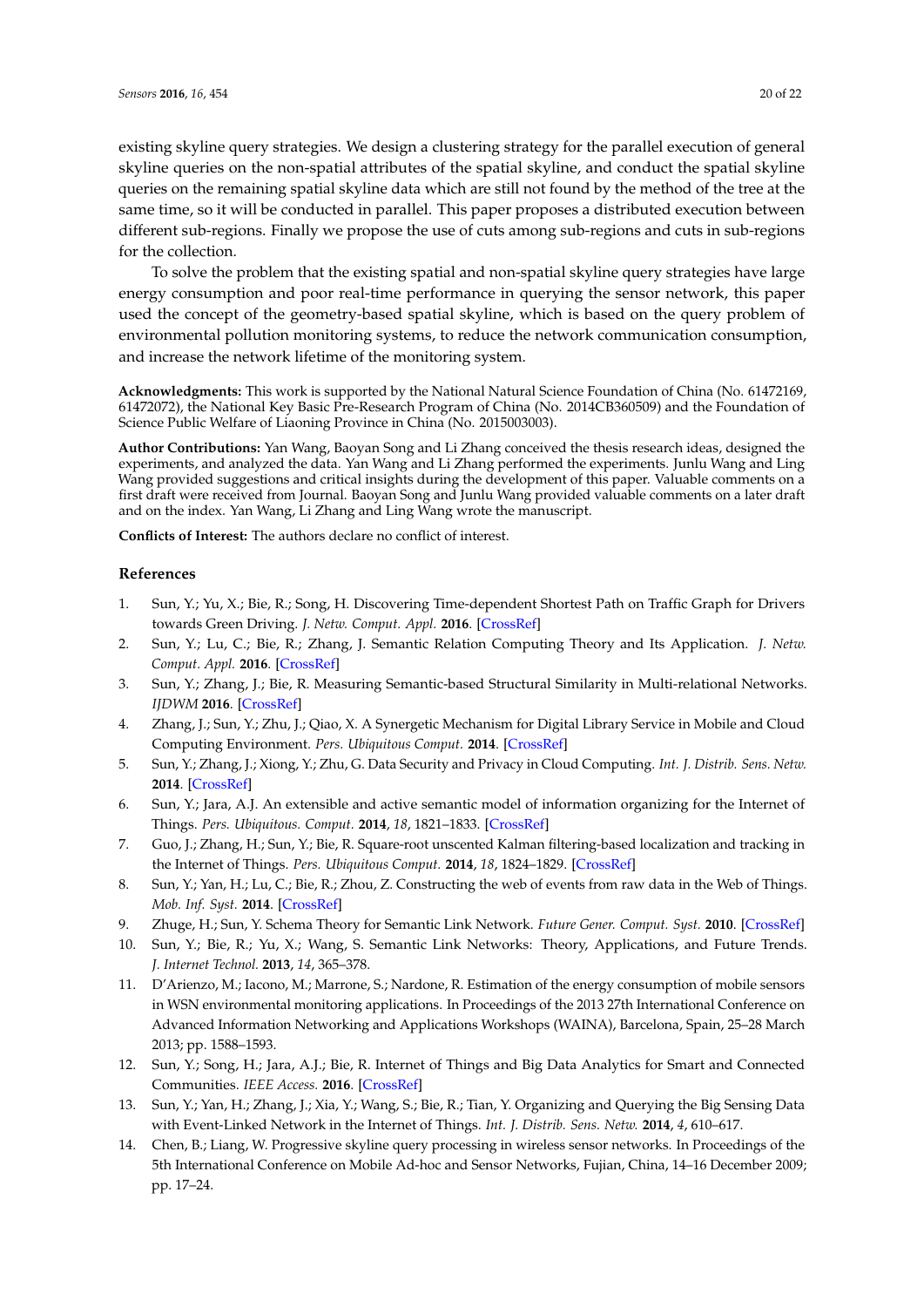- 15. Yin, B.; Lin, Y.; Yu, J.; Liu, P. Skyline monitoring in wireless sensor networks. *IEICE Trans. Commun.* **2013**. [\[CrossRef\]](http://dx.doi.org/10.1587/transcom.E96.B.778)
- <span id="page-20-0"></span>16. Navarro, M.; Davis, T.W.; Liang, Y.; Liang, X. ASWP: A long-term WSN deployment for environmental monitoring. In Proceedings of the 12th International Conference on Information Processing in Sensor Networks, Philadelphia, PA, USA, 8–11 April 2013.
- <span id="page-20-1"></span>17. Li, Z.; Wang, Y.; Song, B.; Li, X.; Hao, X. Geometry-based spatial skyline query in wireless sensor network. In Proceedings of the 2014 11th Web Information System and Application Conference, Tianjin, China, 12–14 September 2014.
- <span id="page-20-2"></span>18. Kwon, Y.; Choi, J.H.; Chung, Y.D.; Lee, S. In-network processing for skyline queries in sensor networks. *Ieice Trans. Commun.* **2007**. [\[CrossRef\]](http://dx.doi.org/10.1093/ietcom/e90-b.12.3452)
- <span id="page-20-4"></span>19. Roh, Y.J.; Song, I.; Jeon, J.H.; Woo, K.G.; Kim, M.H. Energy-efficient two-dimensional skyline query processing in wireless sensor networks. In Proceedings of the 2013 IEEE Consumer Communications and Networking Conference (CCNC), Las Vegas, NV, USA, 11–14 January 2013; pp. 294–301.
- <span id="page-20-5"></span>20. Xin, J.C.; Wang, G.R. Continuous Skyline nodes query processing over wireless sensor networks. *Chin. J. Comput.* **2012**, *35*, 2415–2430. [\[CrossRef\]](http://dx.doi.org/10.3724/SP.J.1016.2012.02415)
- <span id="page-20-6"></span>21. Xin, J.; Wang, G.; Chen, L.; Oria, V. *Energy-Efficient Evaluation of Multiple Skyline Queries over a Wireless Sensor Network*; Springer: Berlin, Heidelberg, Germany, 2009; pp. 247–262.
- <span id="page-20-7"></span>22. Wang, G.; Xin, J.; Chen, L.; Liu, Y. Energy-efficient reverse skyline query processing over wireless sensor networks. *IEEE Trans. Knowl. Data Eng.* **2012**, *24*, 1259–1275. [\[CrossRef\]](http://dx.doi.org/10.1109/TKDE.2011.64)
- <span id="page-20-3"></span>23. Chen, B.; Liang, W.; Yu, J.X. Energy-efficient skyline query optimization in wireless sensor networks. *Wirel. Netw.* **2012**, *18*, 985–1004. [\[CrossRef\]](http://dx.doi.org/10.1007/s11276-012-0446-z)
- <span id="page-20-8"></span>24. Sharifzadeh, M.; Shahabi, C. The spatial skyline queries. In Proceedings of the 32nd international conference on Very large data bases, Seoul, Korea, 12–15 September 2006.
- <span id="page-20-10"></span>25. Son, W.; Lee, M.W.; Ahn, H.K.; Hwang, S. *Spatial Skyline Queries: An Efficient Geometric Algorithm; Advances in Spatial and Temporal Databases*; Springer: Berlin, Heidelberg, Germany, 2009; pp. 247–264.
- <span id="page-20-11"></span>26. Yoon, S.; Shahabi, C. Distributed Spatial Skyline Query Processing in Wireless Sensor Networks. In Proceedings of the IPSN, San Francisco, CA, USA, 13–16 April 2009.
- <span id="page-20-12"></span>27. Lin, X.; Xu, J.; Hu, H. Range-based skyline queries in mobile environments. *Knowl. Data Eng.* **2013**, *25*, 835–849. [\[CrossRef\]](http://dx.doi.org/10.1109/TKDE.2011.229)
- <span id="page-20-9"></span>28. Son, W.; Stehn, F.; Knauer, C.; Ahn, H. Top- k manhattan spatial skyline queries. In *Algorithms and Computation*; Springer International Publishing: Cham, Switzerland, 2014; pp. 22–33.
- <span id="page-20-13"></span>29. De Berg, M.; van Kreveld, M.; Overmars, M.; Overmars, M. *Computational Geometry: Algorithms and Applications*; Springer-Verlag: Berlin, Heidelberg, Germany, 2000.
- <span id="page-20-14"></span>30. Huang, Y.K.; Chang, C.H.; Lee, C. Continuous distance-based skyline queries in road networks. *Inf. Syst.* **2012**, *37*, 611–633. [\[CrossRef\]](http://dx.doi.org/10.1016/j.is.2012.02.003)
- <span id="page-20-15"></span>31. Bartolini, I.; Ciaccia, P.; Patella, M. The skyline of a probabilistic relation. *Knowl. Data Eng.* **2013**, *25*, 1656–1669. [\[CrossRef\]](http://dx.doi.org/10.1109/TKDE.2012.102)
- <span id="page-20-16"></span>32. Wei, W.; Yang, X.L.; Zhou, B.; Feng, J.; Shen, P.Y. Combined energy minimization for image reconstruction from few views. *Math. Probl. Eng.* **2012**. [\[CrossRef\]](http://dx.doi.org/10.1155/2012/154630)
- <span id="page-20-17"></span>33. Wei, W.; Qiang, Y.; Zhang, J. A bijection between lattice-valued filters and lattice-valued congruences in residuated lattices. *Math. Probl. Eng.* **2013**, *32*, 1437–1450.
- <span id="page-20-18"></span>34. Wang, Y.; Wei, W.; Deng, Q.; Liu, W.; Song, H. An energy-efficient skyline query for massively multidimensional sensing data. *Sensors* **2016**. [\[CrossRef\]](http://dx.doi.org/10.3390/s16010083) [\[PubMed\]](http://www.ncbi.nlm.nih.gov/pubmed/26761010)
- <span id="page-20-19"></span>35. Ahmed, K.; Nafi, N.S.; Gregory, M.A. Enhanced distributed dynamic skyline query for wireless sensor networks. *J. Sens. Actuator Netw.* **2016**. [\[CrossRef\]](http://dx.doi.org/10.3390/jsan5010002)
- <span id="page-20-20"></span>36. An, P.T.; Hai, N.N.; Hoai, T.V. *Advances in Computer Science and Its Applications*; Springer: Berlin, Heidelberg, Germany, 2014.
- <span id="page-20-21"></span>37. Beckmann, N.; Kriegel, H.P.; Schneider, R.; Seeger, B. The R\*-Tree: An efficient and robust access method for points and rectangles. In Proceedings of the 1990 ACM SIGMOD International Conference on Management of Data, Atlantic City, NJ, USA, 23–25 May 1990.
- <span id="page-20-22"></span>38. Hu, L.; Ku, W.; Bakiras, S.; Shahabi, C. Spatial query integrity with voronoi neighbors. *Knowl. Data Eng.* **2013**, *25*, 863–876. [\[CrossRef\]](http://dx.doi.org/10.1109/TKDE.2011.267)